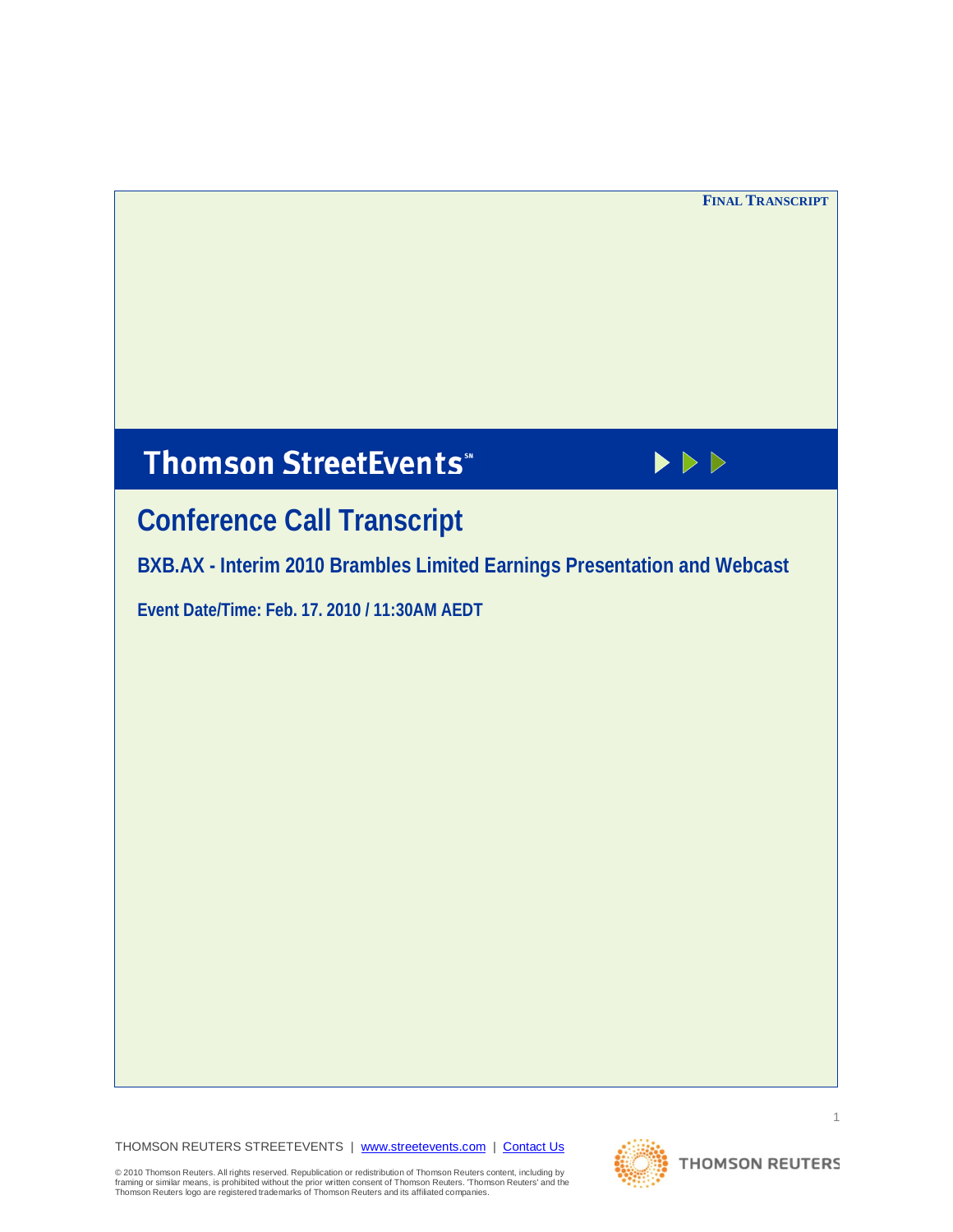# **CORPORATE PARTICIPANTS**

**Tom Gorman** *Brambles Limited - CEO*

**Greg Hayes** *Brambles Limited - CFO*

**Michael Roberts** *Brambles Limited - Vice President, Investor Relations and Corporate Affairs*

# **CONFERENCE CALL PART ICIPANTS**

**Philip Wensley** *Morgan Stanley - Analyst*

**Matthew Crowe** *JP Morgan - Analyst*

**Simon Mitchell** *UBS - Analyst*

**Andrew Gibson** *Goldman Sachs JB Were - Analyst*

**Anthony Moulder** *Credit Suisse - Analyst*

**Russell Shaw** *Macquarie Research Equities - Analyst*

**Cameron McDonald** *Deutsche Bank - Analyst*

**Phil Campbell** *Citigroup - Analyst*

**David Rosenbloom** *Wallara Asset Management - Analyst*

**Brendan Wong** *Ausbil - Analyst*

**Paul Ryan** *Evans and Partners - Analyst*

# **PRESENTATION**

**Tom Gorman** *- Brambles Limited - CEO* 

Welcome everybody and let me start by saying, good morning. I think all of you know me by now, but I am Tom Gorman, I am the CEO of Brambles and it is really my pleasure this morning to welcome you to today's briefing. I would like to again thank you for joining us for our review of Brambles' half year results for the 2010 financial year.

Now, sitting with me on stage today are Greg Hayes our CFO and Michael Roberts, Vice President for Investor Relations and Corporate Affairs. What I am going to do over the next period of time is to give you some of my views on the result and then Greg will pop up here and take you through some of the numbers in a bit more detail. Then I will come back after Greg is through and I will talk a little bit about your views on the outlook and then from there we will open up for questions.

THOMSON REUTERS STREETEVENTS | [www.streetevents.com](http://www.streetevents.com/) | [Contact Us](http://www010.streetevents.com/contact.asp)

© 2010 Thomson Reuters. All rights reserved. Republication or redistribution of Thomson Reuters content, including by<br>framing or similar means, is prohibited without the prior written consent of Thomson Reuters' Thomson Re

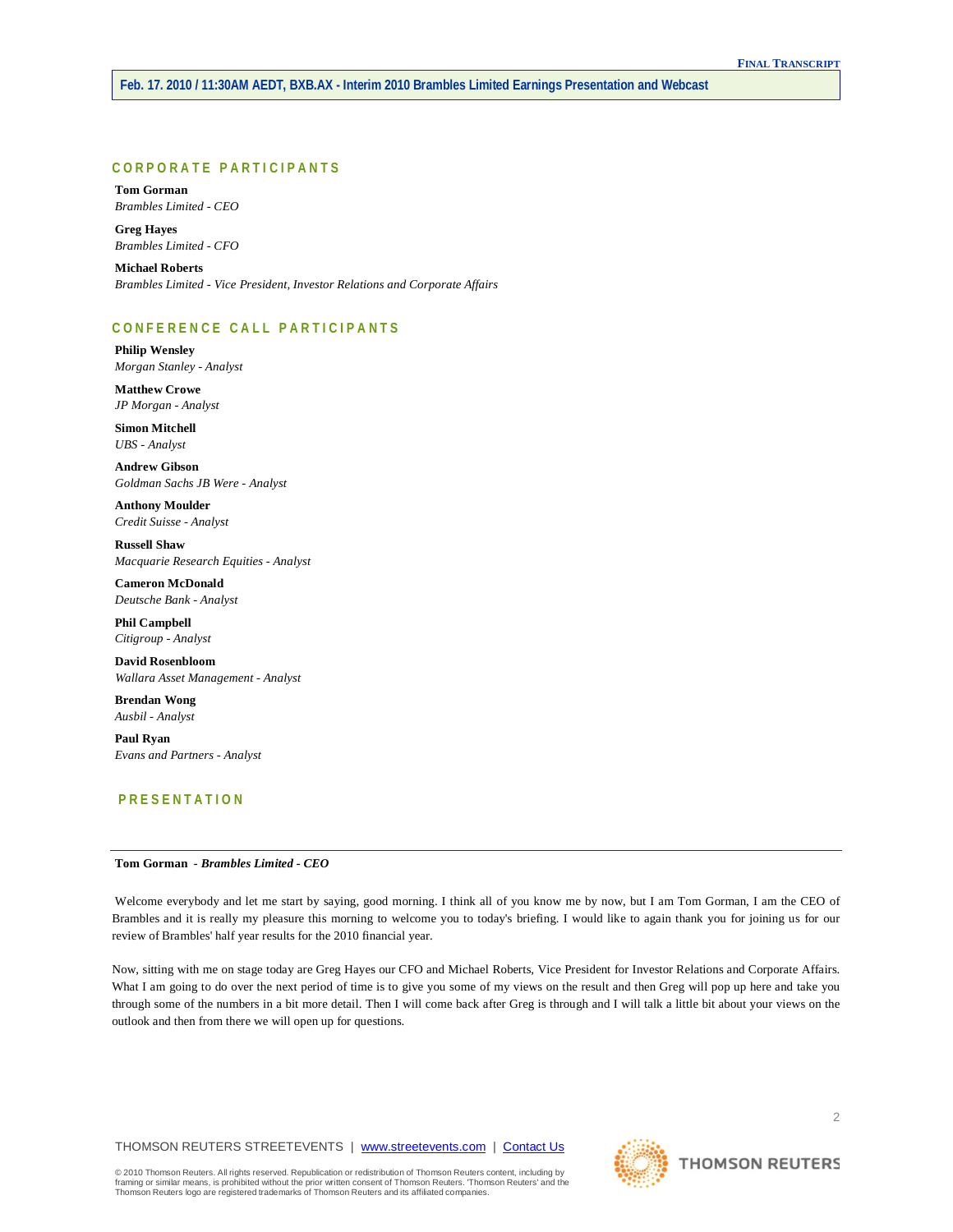Let me start by focusing on a high level view of our financials and particularly talking about our financial discipline. We continue to generate very strong cash flow. Our balance sheet is really in great shape and we have ample headroom to fund our growth, and Greg will talk about that in a bit. In line with the measures that we announced last financial year we are reducing overheads across the organisation.

Of course, as we expected the first half of this year we were subject to weak economic conditions around the globe, and as I discussed at the AGM, when I was really first introduced to the market, our largest markets the USA and Western Europe have been most affected by the economic downturn. Although organic growth was weak, we were able to offset the market softness to a great extent through winning new business on the CHEP and the Recall side.

Today we are winning business in all of our business units including CHEP America and I will talk about that in a moment. The net loss position for CHEP USA for the first half of this year is really a result of the losses that came late in FY09 and very early in FY10.

We continue to invest in our long term success in addition to the Better Everyday program in the US and I will talk about that more in a moment again, we also continue to invest in our growth markets, both in terms of developing new regions and more specifically new platforms and new service lines.

Our RPC business or our re-useable plastic container business is growing strongly around the world with strong growth in Europe, South Africa and right here at home in Australia and New Zealand.

We also continue to invest considerable effort in our safety performance. The severity and the frequency of our injuries is declining in every one of our business units and we are making significant progress and we are remaining committed to promoting our zero harm culture within Brambles. Again this is a Brambles-wide initiative that impacts both CHEP and Recall.

The new leadership team is taking shape. The new head of EMEA has now been identified. He is senior executive with significant logistics experience. A formal announcement will be made as soon as possible as the details of that announcement are being finalised with his current employer.

We now have a very, very strong balance of internal operational experience in addition to some real world class external appointments and my team is now together.

I believe we are very well placed to start growing again. Our leverage to a broad based economic recovery is very strong, you will see the details of that this morning and the initiatives that I am personally driving, Better Everyday in the US, investment in new markets and developing the new leadership team ultimately will drive our long term profitable growth.

Now let me give you a brief overview of the Group performance and then I will discuss in more detail each one of our operating regions. I will remind you here to start with that all of the figures, with the exception of the dividend are in US dollars and that unless otherwise noted in the presentation our growth comparisons are done on a constant currency basis.

So the results -- the Group's sales revenue was down 2% in the first half of the year to \$2.1 billion. This reflected the impact on pallet volumes of the subdued market conditions, again primarily driven by the US and the Western European markets. CHEP's operations in the automotive sector in Australia and Europe are also more exposed to weaker economic conditions and I will share with you the results of those as well.

As we have said previously, the Recall Secure Destruction Services business really has been exposed to a poor environment for paper prices as well as volumes and you will see the detail of the Recall performance in a moment.

Now, excluding the automotive operations in Europe and Australia and SDS, our sales were broadly in line with the prior corresponding period. Our statutory operating profit was down 3% to \$338 million and the most significant impact on profit was the quality investment within CHEP USA, which was \$65 million in the first half which included monies associated with the Better Everyday program. Now we will cover that in some more detail because there are quite a few numbers relative to Better Everyday.

Now underlying profit was down 30% to \$340 million and Greg will walk you through more detail of underlying profit changes when he is up on the stage.

Our free cash flow after dividends was up substantially in the first half compared with the prior period last year. This improvement reflects a significant reduction in capital expenditure and tight management of our working capital. We are declaring a dividend today of \$0.125 per share.

THOMSON REUTERS STREETEVENTS | [www.streetevents.com](http://www.streetevents.com/) | [Contact Us](http://www010.streetevents.com/contact.asp)

© 2010 Thomson Reuters. All rights reserved. Republication or redistribution of Thomson Reuters content, including by<br>framing or similar means, is prohibited without the prior written consent of Thomson Reuters' Thomson Re

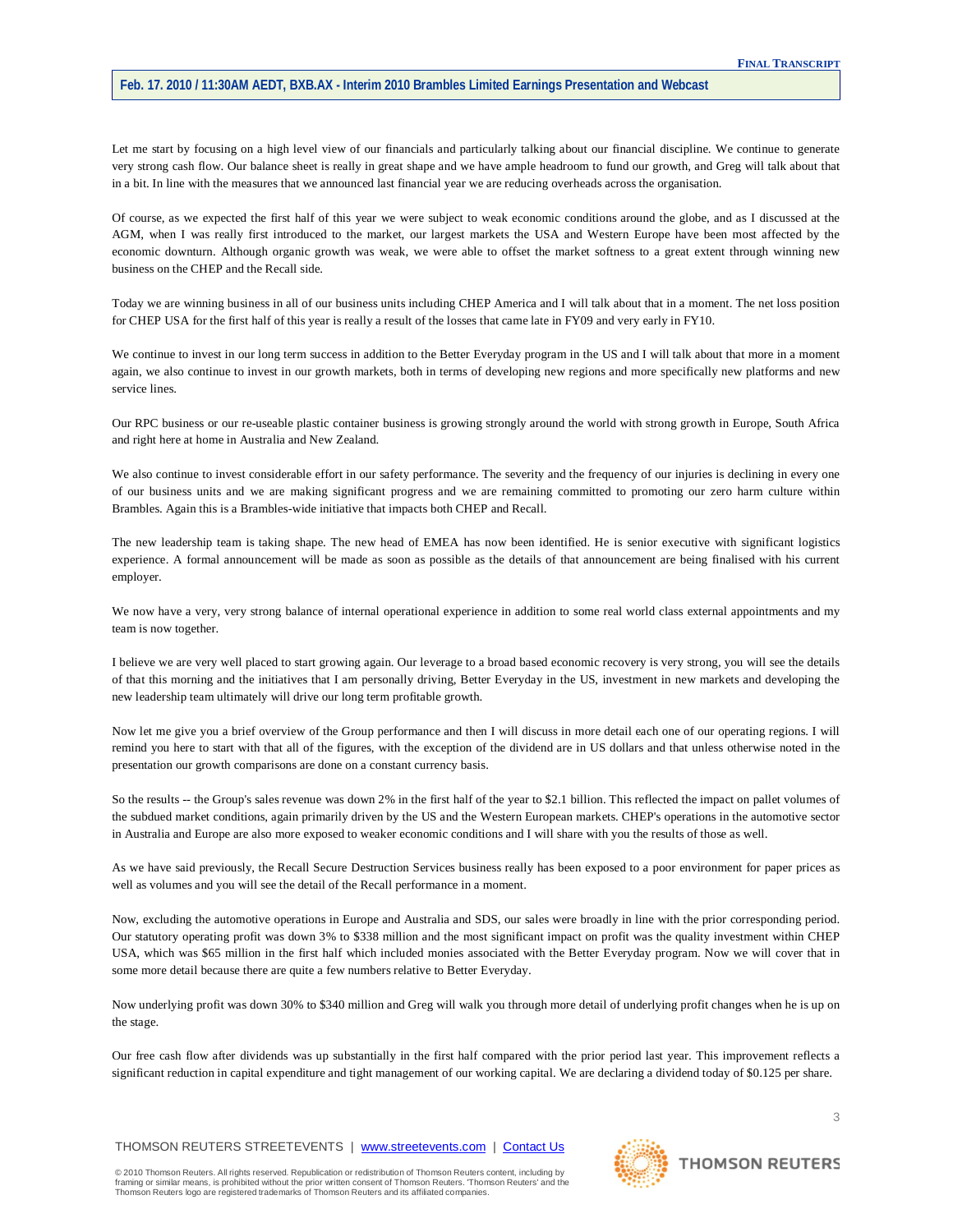Now looking at the Group's sales result before talking about each region in a little more detail, what I would like to remind you here is something that of course you already know but the first three months of this fiscal year did present a particularly difficult comp period. We knew that going into the year and it has proven to be the case.

If you just recall that in the first quarter of FY09, that was very much a pre-GFC period and then for us, obviously, all of FY10 is post-GFC.

Now automotive and the SDS business within Recall are most particularly affected. The automotive sector in our first half was down 17% versus the prior comparable period and SDS sales were off by 15%. Again if you were to exclude those two sectors our sales were really just down \$11 million broadly in line with last year, down about half a percentage point.

The reduction in pricing and mix reflects primarily actions taken in CHEP USA. Now in addition to the investment in quality as part of the Better Everyday program, you should be aware that we continue to aggressively protect our market share in the US CHEP business. As I said earlier, we are winning business in all of our markets and as you can see from this slide for the first six months of the year net new business wins really all but offset the impact of organic losses and then you are really focusing on automotive and SDS being down in the first six months.

This slide here just takes the CHEP business and breaks its sales by product line. I will do the same for you when we come to Recall in a moment. But as you can see here, we really delivered very strong growth in the RPC business, which helped offset the weakness in the automotive business. As I said earlier, automotive was down 17% and RPC was up 15%. The decline in pallets of 2% reflects the lower organic volumes in the US and Western Europe and reduced pallets on hire at the start of the year here in Australia. So after the destocking that we saw at the end of FY09 in the Australian market our pallet hire stock was lower, so we came into the year with an excess stock potion here in Australia.

Now we have been able to offset that within that business unit with regional growth and new business opportunities that will come to light for you when I talk about Asia Pacific in a second.

So, now from the high level let me walk you through each business unit and again I will start with the CHEP Americas. Sales were down 5% to \$757 million. CHEP USA was actually down 7% in the first half, Canada was up 3% and Latin America was up 5%. The US decline reflects lower organic growth, net loss business in the period as well as some pricing and mix changes. In CHEP USA we do expect our full year volumes to be down 3% consistent with what I indicated to you when I spoke at the AGM back in November and our view of that is unchanged.

Our statutory operating profit rose 36% to \$109 million. Now this does reflect the fact that we have not recognised any significant items in the first half of fiscal year 10 results, and that's in contrast to what we did in FY09.

And also, as I said at the AGM, there will be about \$20 million of cost in CHEP USA this fiscal year for storing about four million idle pallets. Our view on that is also unchanged, and in the first half results we've reflected about \$10 million - roughly half of that total.

So the 54% fall in underlying profit is also affected by that change. Now as I said, Greg is going to dive into the - walk through the profits in quite a bit more detail.

Our cash flow in the Americas is up \$23 million to \$140 million. This reflects lower CapEx and a key issue here is the reduction in new pallet commitments and imports. Now most of you will remember that we talked about our situation in the US where we had commitments to deliver new pallets to certain customers. That was fine when the business was growing. When growth slows you wind up in an excess pallet position. There are about 12 million of those pallets back - if you go back to FY08. We've worked very diligently to reduce the need for new pallet requirements - both from imports as well as new to new customers, and we've been able to basically halve that number. So by the end of this fiscal year that 12 million will have been reduced to about six million - and that's also helping us reduce our capital expenditures.

Now for the Better Everyday Program - maybe I should just recap just to remind you what we announced back in October - and the Better Everyday Program is really about creating a step change - a fundamental change in the quality of our products and in the quality of our service in the CHEP USA business. It involves \$110 million of fas - what we've called fast-track expenditure - over FY10, 11 and 12, as well as an ongoing \$50 million of cost increase to the CHEP US business.

And the Better Everyday Program really has three core attributes. One is to improve the quality of our pallets. Two is to make ourselves easier to do business with - so improve the ease of doing business. And the third is to improve our customer interface. We believe that in the long run this is going to help us retain customers, win new business, and ultimately will give us pricing opportunities in the long-term.

THOMSON REUTERS STREETEVENTS | [www.streetevents.com](http://www.streetevents.com/) | [Contact Us](http://www010.streetevents.com/contact.asp)

© 2010 Thomson Reuters. All rights reserved. Republication or redistribution of Thomson Reuters content, including by<br>framing or similar means, is prohibited without the prior written consent of Thomson Reuters. 'Thomson R Thomson Reuters logo are registered trademarks of Thomson Reuters and its affiliated companies.

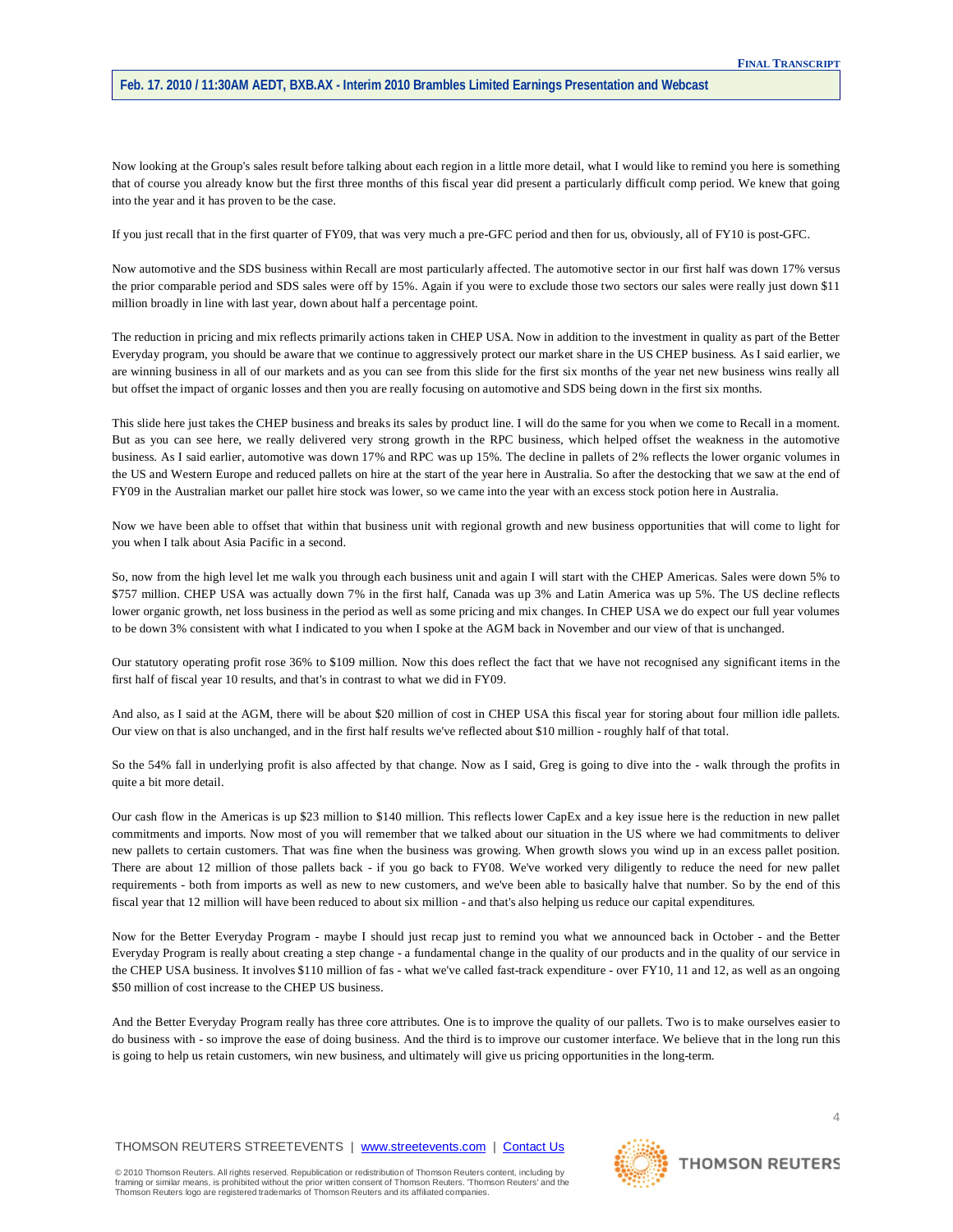Now the \$65 million of spending in the first half of this year also includes the remaining \$37 million that we announced as part of the pallet quality program back in early 09. So it's a combination of two things - the quality program and the Better Everyday Program together gives us \$65 million. We still have considerable spending within the Better Everyday Program - and again Greg will go through those numbers in a bit more detail.

I am happy to say that our Better Everyday Program is on track. Our pallet quality - relative to pallet quality, we said that we would deliver 100% of our issues at the new US bus standard by the end of March, and as of today we're now at 94%, so we're well and truly on our way to delivering against that important metric. We are also issuing at a higher US premium standard in order to meet customer demand where required.

Rejections related to pallet quality were down 62% in the first half - a significant reduction in terms of the 62% down, but I will remind you that the base we're coming off is relatively small. So our total rejections last year were 0.71 of 1%, and now we're running at 0.27%. So you can see that we've made a significant improvement, although rejections in total remain quite low.

Now on the ease of doing business front we are also making great progress - 40% of CHEP USA customers have now adopted our portfolio, plus account administration tool - and some of you will be familiar with this tool - basically it's putting our business online. Our target is to deliver 60% by the end of this fiscal year, and we believe we're on track.

And similar to EMEA we have also designed and tested a new simplified invoice and we're rolling that out now with customers, and that rollout will continue through FY10 and '11. And we've also added some key resources to the CHEP USA sales and marketing team, and we're taking further steps to simplify our structure in the US and really to put the decision maker closer to the customer.

We are getting great responses from our customers on the overall Better Everyday Program, and I have to say that our statistics back that up. We've been winning net new business in CHEP USA since the launch of the Better Everyday program. We're reducing our new pallet requirements. Our rejections are coming down, and our satisfaction is going up.

So Better Everyday is well and truly on track.

Now shifting from the Americas let me give you some insight into CHEP EMEA results. Sales revenue in EMEA was down 1% to \$770 million. Pallet volumes were down in our biggest markets - the UK and Ireland and Iberia - but new business growth was strong in our newer CHEP markets - Italy, Germany, and of course Central and Eastern Europe all experienced growth in the first half of the year. And our sales were up 11% in Middle Eastern Africa.

And also importantly across Europe we were able to grow our RPC business, and our RPC business grew at 10% in the first half of the year. Net new wins within EMEA were strong at about 2% of total revenues.

Now automotive sales continues to be the drain on our business in total, and that's no different than in EMEA. Automotive sales were down 19% in the first half - down 23% in Africa, and about 19% in Europe. Now again I'll just remind you that we're in essence comparing a pre and post-GFC period - but automotive was depressed.

Our statutory operating profit was down 8% to \$159 million. Now in addition to weakness in the automotive sector there were also some higher costs as a result of lower pallet volumes and the quality investments that I've talked about that we're making in the European business. Now these costs were offset partially by operating efficiencies as well as overhead reductions that are coming through as part of the EMEA restructuring that really took place at the back end of the last year.

And we are making great progress in Europe as well on the ease of doing business. The new simplified invoice was launched in November and now 70% of our European customers are on that invoice, and also we continue to have great progress with portfolio plus.

Now if you were to exclude automotive, our sales were actually up 1% and our statutory profit would have been down just 3. Cash flow was very strong at \$203 million which is up \$66 million from the prior year.

Now shifting to Asia Pac - the Asia Pac story is a positive story. Our sales revenue in this region rose by 4% to \$195 million. We had very strong growth in the RPC and the plastic display pallet business here in Australia, and we've experienced great growth of our sales in China, India, New Zealand and South East Asia, and all of that more than offset the soft automotive sector, and as I referred to earlier, the lower starting hire balance that we had in the Australian pallet business.

THOMSON REUTERS STREETEVENTS | [www.streetevents.com](http://www.streetevents.com/) | [Contact Us](http://www010.streetevents.com/contact.asp)

© 2010 Thomson Reuters. All rights reserved. Republication or redistribution of Thomson Reuters content, including by<br>framing or similar means, is prohibited without the prior written consent of Thomson Reuters. 'Thomson R Thomson Reuters logo are registered trademarks of Thomson Reuters and its affiliated companies.

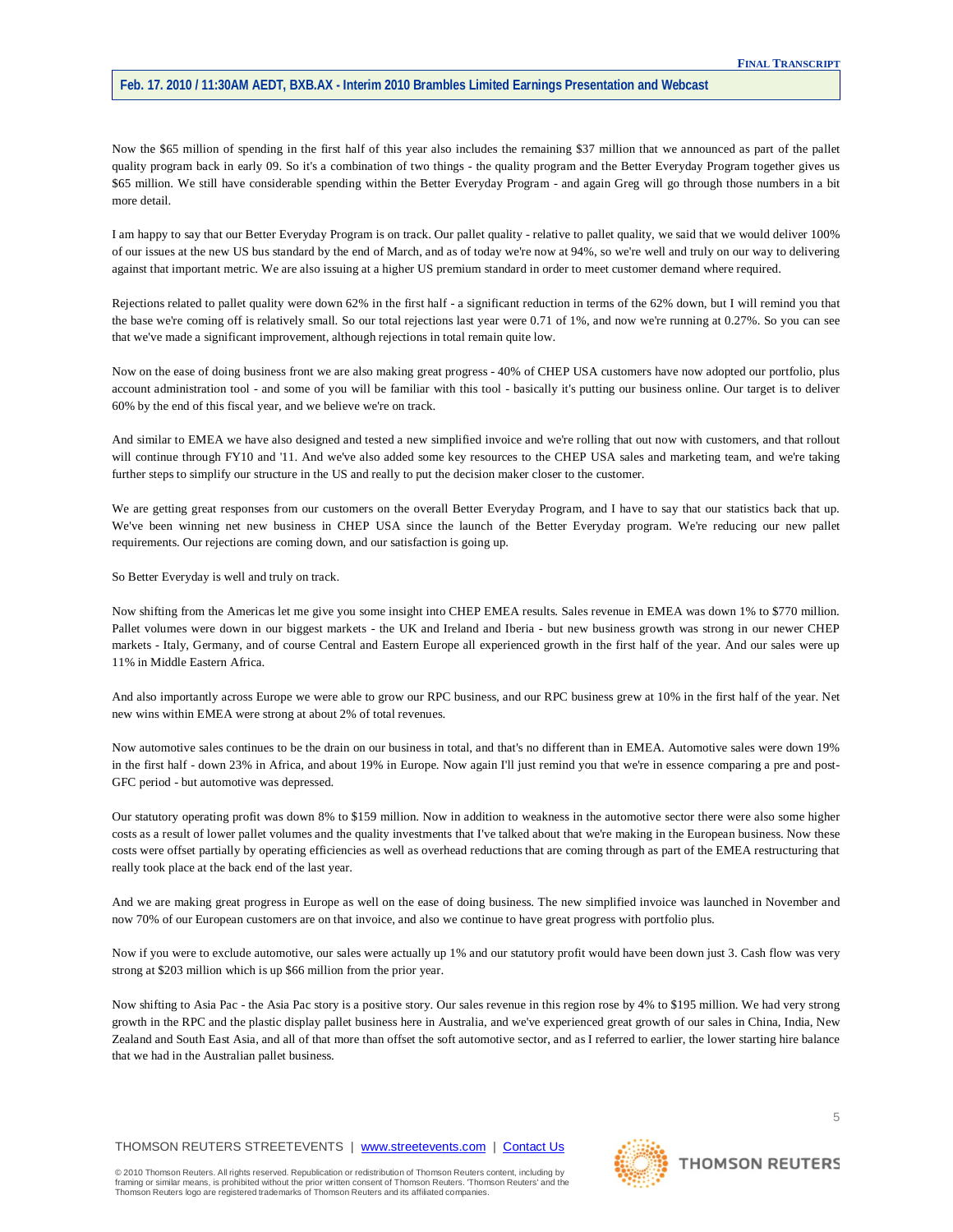The fall in profit of 6% to \$32 million reflects declines in the automotive sector, and our continuing investment in new products and service lines - such as RPCs - that saw a great growth. Excluding automotive, profit was broadly in line with the first half of last year.

Now as most of you, or some of you might be aware, Greg and I were able to visit China in January and spend a week up there with our team, and I have to say that we both came away very excited and impressed. Our sales are growing rapidly in this market, and there are significant opportunities for growth in both the automotive sector as well as with FMCG.

Now the improvement in cash flow within Asia Pacific again reflects lower CapEx and tighter working capital management.

So now in the same way that we looked at the sales by product line for the CHEP business, let me do the same for you - and I'll move on to Recall. Now this does give us another way of looking at the impact of the SDS business here for Recall. You can see that the decline in SDS revenue was down again 15%. A little bit more than half of that was driven by the decline in paper prices first half FY10 to first half FY09. But we also saw about a 50% decline in economic or volumes - so economic activity in this space - and these are really both the result of depressed economic conditions. We have more recently seen an increase in paper prices which gives us a stronger view of the SDS business going forward.

And you can also see here that the DMS business is still really very much the core of our total Recall offering, and that segment continues to grow and has a very strong sales pipeline.

Now the Recall results - revenue was down 1% to \$364 million, and again the growth we experienced in DMS comes from a 5% increase in carton volumes. Net new wins across total Recall generated 3% of our sales growth, and excluding SDS, our sales were actually be up in Recall by 4%.

Our statutory operating profit for the first half was in line with the first half of FY09 at \$53 million. Profit excluding SDS was up 16%. Now a big contributor the strong performance within Recall again are the benefits from their FY09 restructuring in the same way that we're seeing that flow through in our other business, but also I have to say that Recall has a very strong ongoing focus on cost efficiencies.

Now as I said, that's a very quick overview of where we stand around the Brambles businesses - both CHEP and Recall. What I'd like to do now is to hand it over to Greg. He'll walk you through in more detail on profit, cash flow, then the balance sheet, and then I'll come back up to give you a bit of an outlook and then we'll take Q&A.

Thank you.

#### **Greg Hayes** *- Brambles Limited - CFO*

Thanks Tom, and good morning to you all today. I'm pleased to be here today after my first three months at Brambles, and I look forward to talking and meeting with many of you today and in the coming weeks.

As I present the results today may I remind you that the comparatives and growth will be using constant currency, unless otherwise stated.

Sales revenue for the first half of the 2010 financial year was down 2% - as detailed by Tom earlier I won't go into that in any detail. Underlying profit is down 30%. It must be noted that significant items within ordinary activities were excluded from underlying profit in the first half of 2009. These are detailed on the next slide.

First half of 2010 includes \$65 million of Better Everyday and quality program costs that Tom has outlined, which includes the remainder of the original quality program - announced in February 2009 - of \$37 million, and an additional \$28 million of the Better Everyday Program announced in October 2009.

I will discuss the underlying profit outcome in more detail later.

Operating profit is down 3%. This comparative is also impacted by the treatment of significant items.

Profit before tax is in line with the prior comparable period. Interest expense was \$54 million, down \$10 million on the first half 2009. This was principally driven by a lower average debt balance and lower benchmark rates offset by higher margins and fees.

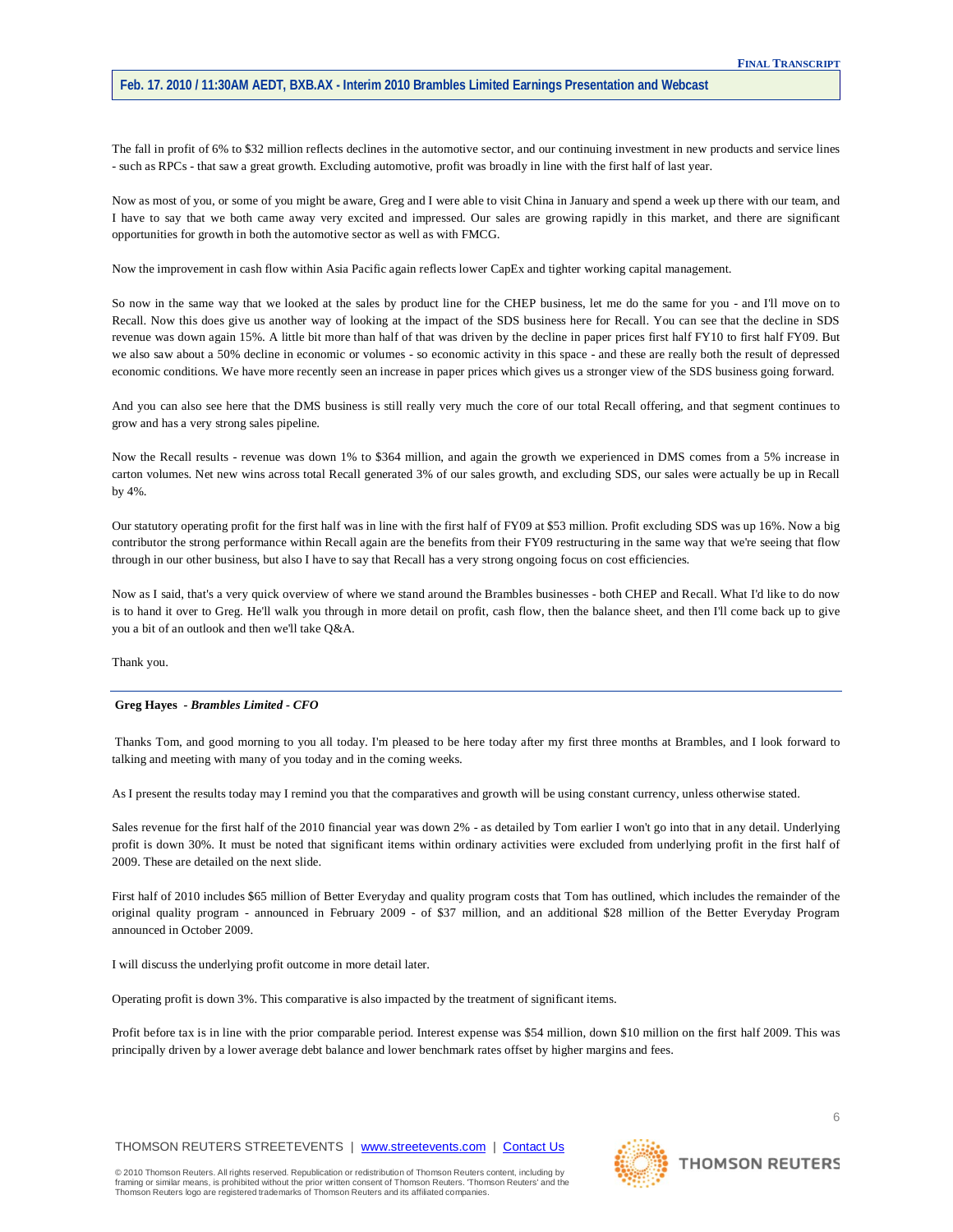Profit after tax is 2% up on the prior period. Tax expense is \$74 million down \$4 million on the first half of constant exchange rates, principally driven by the impact of a lower profit contribution from the US and the result of a favourable withholding tax ruling in Europe.

The effective tax rate at the statutory level of 27.2% compared to 28.7% in the prior comparable period as detailed in appendix 5. The future effective tax rate is expected to be between 30% and 32% on an annual basis.

Group statutory EPS is down 8% but note that the comparative period includes \$17 million of additional profits from discontinued operations.

There was a strong cash flow performance for the half, up \$159 million or 72% on the prior period at constant exchange rate, and I'll discuss that on a later slide. Brambles' value add of \$71 million is down \$80 million on the prior period principally due to the decline in profits.

The next slide shows the impact of significant items. Note that the figures are shown at actual exchange rates. As can be seen, the first half 2009 included several significant items which were largely the result of action taken in the tough economic conditions at the end of calendar 2008.

The first half of 2010 includes only \$2 million of significant items in CHEP EMEA as a continuation of the facilities and operations rationalisation program. This compares with \$7.9 million in the first half of 2009. A total of \$56.4 million has been expensed as significant to date on rationalisation with further small amounts to occur in the second half of 2010.

The rationalisation program has started to deliver results and once complete remain track to deliver cost savings of \$40 million per annum.

Now turning to underlying profit in more detail, as identified earlier, excluding significant items on a constant currency basis group underlying profit is down 30% or \$140 million. Volume price and mix is down \$19 million, principally due to CHEP America's sales decline of 5%, offset by growth in all other business units. There are declines in profit in both automotive and FDS as Tom has discussed.

The impact for automotive is \$8 million in CHEP EMEA and \$2 million in CHEP Australia. For FDS there is a decline in paper prices on average around 15% for the period and paper volumes around 12% for the period, and with an impact of around \$6 million. Their every day and quality program costs of \$65 million for the first half are on track, of which \$37 million is the previous program and \$28 million Better Everyday.

\$52 million is scheduled to be spent in the second half of 2010 to bring the total to \$80 million for the full financial year for Better Everyday.

The increase in direct costs of \$23 million includes storage costs of \$14 million for additional pallet holdings as a result of customer destocking. \$10 million of that cost is in CHEP USA. Plus there are other plant costs increases for quality investment particularly in the EMEA.

The other category includes IPEP expense at \$60 million, up \$24 million in the half, resulting from the completion of audits in the period in CHEP USA and CHEP Europe and resultant compensations in CHEP USA in particular.

Notwithstanding this, the asset leakage remains consistent with previous periods, as indicated by the control ratio. The second half IPEP expense is expected to be consistent with prior periods at around \$50 million and annual expense is expected to revert to the long-term average in financial year 2011. That is around \$100 million. The increase in IPEP expense is offset by savings achieved in the period from the facilities and operations rationalisation program.

This slide sets out the performance for global CHEP with sales revenue of \$1.7 billion down to 2% in constant currency and, again, Thomas discussed the sales by region so I won't go into them. Operating profit is up 5%, however first half 2009 includes the impact of significant items. The profit margin is 17% across CHEP, which is expected to increase when economic conditions improve, in particular as we utilise idle pallets there will be increased revenue and reduced storage costs.

Now I'd like to move on to show the movements in CHEP America's operating profit period. This is a busy slide with the first half 2009 operating profit at \$80 million. This included significant items totalling \$153 million which added back to arrive at the underlying profit of \$233 million.

First half 2010, operating profit and underlying profit are identical since the first half 2010 includes no significant items in CHEP America. As can be seen it is \$125 million lower at constant currency than the first half 2009. Of this amount the Better Everyday and quality program at \$65 million is around half of the difference. This has been coloured the same as pallet quality in the prior period since both are related to increasing the quality standard in the US pool and are ideally comparable.

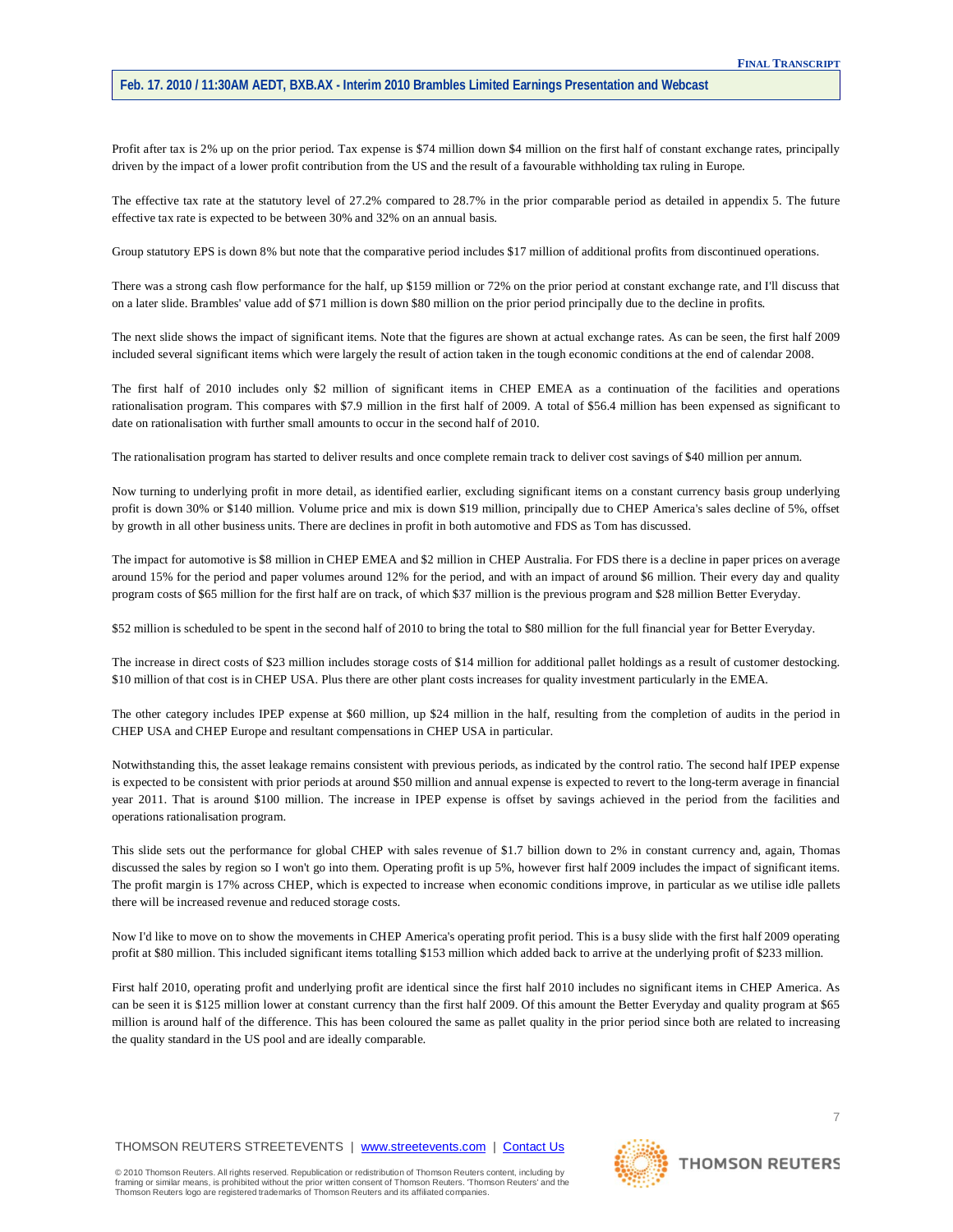The impact of volume price and mix is \$27 million. Of this, price and mix is \$12 million, which is a result of the impact of more competitive environment and the change in customer mix following some customer losses in CHEP USA.

Organic volumes are down \$6 million or 1%, mostly due to the impact in the US, which is down 3%, while net business losses are down \$8 million or 2%, again, mostly in the USA. There is an \$18 million profit impact in direct costs which includes \$10 million of storage for excess pallets. This is related to the 4 million pallets which are temporarily stored on average in this half, and this is expected to be similar in the second half.

Direct costs also include the combination of other costs, such as the costs to build the expanded network to meet customer needs of around \$9 million, Wal-Mart's ongoing cost to serve around \$3 million, additional repair costs to convert customers from new pallet requirements \$2 million, and these are partially offset by lower transport costs as a consequence of network optimisation. The transport cost ratio has fallen one percentage point to 20% in the US, as shown in appendix 2(a). Other is predominantly \$18 million of additional IPEP expense, as discussed previously.

Let me move on to CHEP EMEA, where the statutory operating profit is down 8%. Volume price and mix, excluding automotive, delivered moderate profit growth of \$3 million, mainly due to the new business wins. The decline in automotive resulted in an \$8 million profit impact and excluding automotive, statutory operating profit would be down 3%.

Direct costs have increased by \$8 million, resulting from plant costs, from storage and handling to reflect customer destocking and a continuous focus on quality and customer service. The plant cost ratio in CHEP Europe has increased by one percentage point to 27%, as shown in appendix 3(b). Transport costs were flat and the transport cost ratio remains at 24% for CHEP Europe.

In the Other category there are savings coming through from the 2009 restructuring and other costs initiatives more than offsetting a \$5 million increase in IPEP expense.

For CHEP Asia Pacific, statutory operating profit is down 6%, or \$1.6 million in constant currency. New business wins and price impacts drove a \$3 million increase in profit from volume, price and mix.

The Australia automotive business remains profitable but has experienced a tough period with a \$2 million decline from the prior corresponding period. Profit for Asia Pacific would have been flat on the prior comparable period, excluding the impact of automotive.

There is a further decline of \$2 million in the other category due to supply chain destocking, which has impacted margins in Australia and New Zealand through additional relocation costs and an increase in depreciation on the equipment purchased during the financial year 2009 to support new business growth, notably RPCs, China and India.

Now turning to recall, where sales revenue is down 1% for the total business. All regions have been impacted by lower paper prices and volumes in FDS. Excluding FDS sales across recall, we're up 4%. There's been strong DMS growth resulting in a 5% increase in carton volumes to 91 million cartons at 31 December. Net new business wins contributed 3% of sales growth and our margins remain stable.

The next slide shows that statutory operating profit for recall was in line with the prior corresponding period. As Tom outlined earlier, excluding the impact of FDS profit was up 16%. The direct cost improvement reflects the benefits of restructuring in 2009 and an ongoing focus on cost efficiency in recall.

Now I'll move on to cash flow and financing. Now we have completed the P&L review, all the figures for the remainder of the presentation are at actual exchange rates. Now, while EBITDA is down \$65 million there has been a strong cash flow performance across the business. Free cash flow over dividends of 133 million is 224 million higher than first half 2009.

This principally reflects a reduction in capital expenditure and the impact of a dividend reinvestment plan. CapEx is down \$146 million against the prior comparable period with reductions in all business units which I'll show you on the next slide. It is expected that there'll be a similar level of CapEx in the second half.

Working capital continues to be tightly controlled and I've discussed the IPEP expense earlier. The provisions in other category has improved mainly due to the timing of expenditure and lower annual employee bonus payments in the first half of 2010 based on the financial year '09 performance. Significant items cash payments are related to the accelerated scrapping of excess pallets in CHEP USA and facilities and

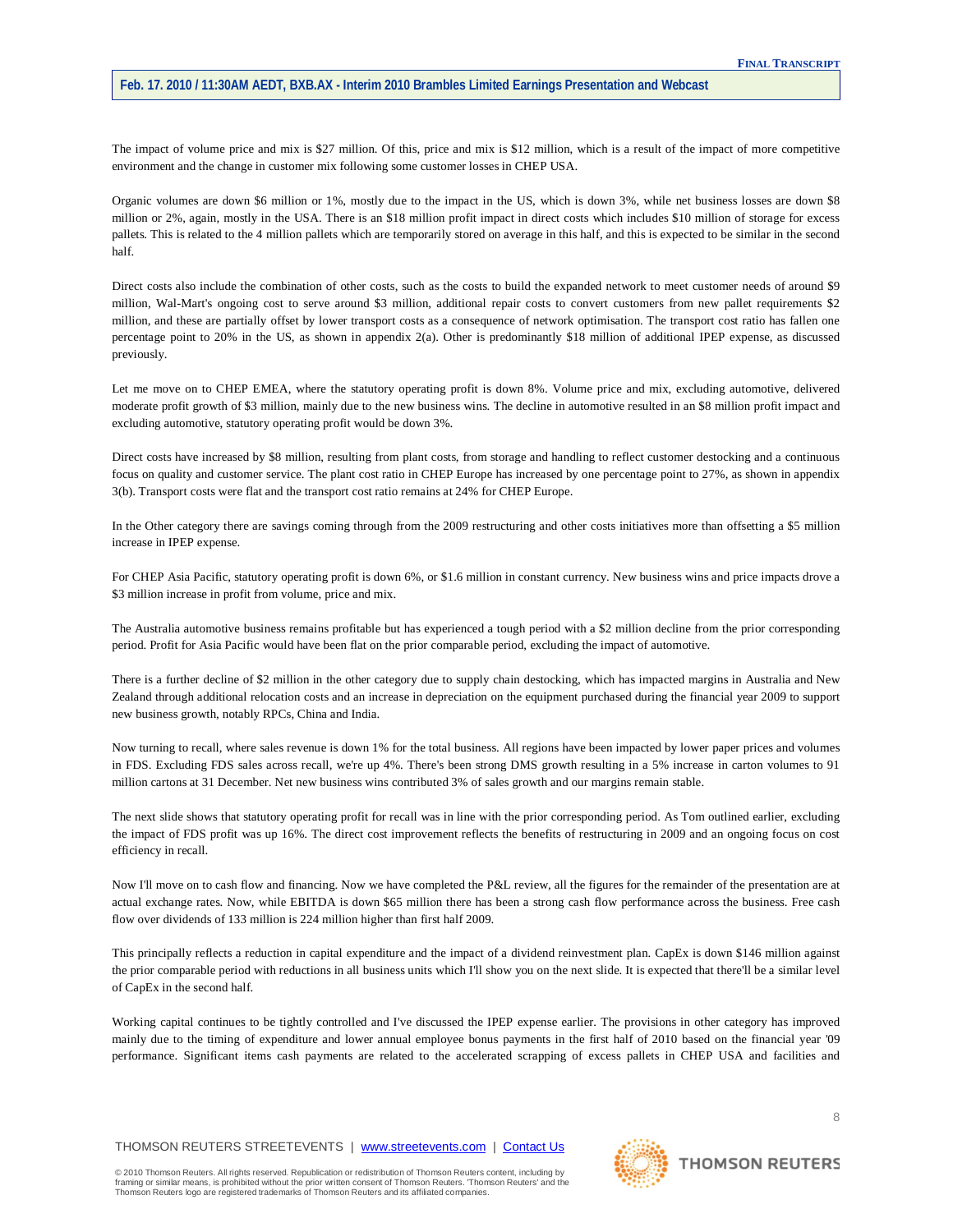operations rationalisation across the Group. Most of this was provided for in the previous financial year. Tax paid is marginally in excess of tax expenses due to the timing of tax instalments which cash interest paid was marginally lower than interest expense.

Net cash dividends fell by \$26 million, approximately half resulting from the reduced final dividend for 2009 and half from the impact of the dividend reinvestment plan introduced in the second half of 2009. Free cash flow after dividends for the second half of 2010 is expected to be similar to the first half result in the full year 2010 free cash flow being \$120 million to \$150 million above last year.

Now this slide is presented on an accruals basis and shows how we've been able to reduce our capital expenditure in light of the changes in the economic environment. Capex is down \$144 million on the prior comparable period and reduced new pallet purchases contributed around \$100 million of this total. Some has outlined a reduction in new pallet commitments. All regions had a lower Capex, CHEP America down 55, CHEP EMEA down 51, CHEP Asia-Pacific down 35 and Recall down \$3 million although there was continued investment to support growth and expand security infrastructure.

When economies start to grow capital expenditure is expected to increase to support demand although the use of idle pallets will reduce short term capital requirements. There is no expectation of any significant increase in Capex in the remainder of this financial year.

Moving onto the financial ratios you can see here that net get at the end of the year was \$2 billion and \$28 million. Down \$115 million from June 2009 and this is as a result of positive cash generation after dividends. A summary by currency of the debt balances is shown in Appendix 4. The duration of the debt portfolio is 2.8 years at December 2009 and there is no refinancing required in the second half of 2010. Exposure to interest rate rises is limited as interest is fixed for 47% of the debt portfolio as at December 2009. The ratio of net debt to EBITDA was 1.8 times and EBITDA interest cover 10.4.

Committed credit facilities including the \$535 million of US private placement notes totals \$3.4 billion. Now of that \$567 million is due to expire in November this year. Undrawn committed credit facilities total \$1.317 billion at December 2009 while cash balances stood at \$118 million. There is significant head room left without having to get extra debt when these securities expire in November.

The investment credit grade ratings of BBB+ from Standard & Poor's and Baa1 stable outlook from Moody's were issued in December 2009. These ratings reaffirm the underlying strength of the Brambles business and provide us with additional financial flexibility. Thank you very much and I will now hand back to Tom for his wrap up.

## **Tom Gorman** *- Brambles Limited - CEO*

Well thank you very much Greg, I greatly appreciate that and welcome to the stage as well. Look I'll now give you a quick overview of our outlook on the business and then we'll move swiftly into a question and answer period.

Our view on the business really is unchanged from when I spoke to the market place and spoke to you at the AGM just a short three months ago. We have very strong market positions, we have outstanding customers. We have a robust new business pipeline and we have a very compelling long term growth prospects. Although there are pockets of economic growth throughout our businesses both within CHEP and Recall, we are not seeing a sustained returns underlying economic growth in our keys markets of the US and Europe.

Since the AGM back in November and really through the end of the 2009 calendar year, performance was broadly in line with our own expectations. For the first six weeks of this calendar year we have not observed enough to conclude that market conditions are improving significantly from the last quarter of calendar year 2009. But we can clearly say that conditions in these very difficult and challenging markets have stabilised. I am confident that we have the right team in place now to manage aggressively the things that we can control in our own business. Also to continue to invest in the business and to increase our focus on retaining and growing market share in all of our markets. Putting these actions in place will position us for improved performance in both CHEP and Recall when economic conditions do recover.

So with that I'd like to say thank you very much for joining us today both online and here in the room. I'll now pass it over to Michael Roberts and he'll serve as the moderator through the question period. Thank you.

# **QUESTION AND ANSWER**

THOMSON REUTERS STREETEVENTS | [www.streetevents.com](http://www.streetevents.com/) | [Contact Us](http://www010.streetevents.com/contact.asp)

© 2010 Thomson Reuters. All rights reserved. Republication or redistribution of Thomson Reuters content, including by<br>framing or similar means, is prohibited without the prior written consent of Thomson Reuters. 'Thomson R Thomson Reuters logo are registered trademarks of Thomson Reuters and its affiliated companies.

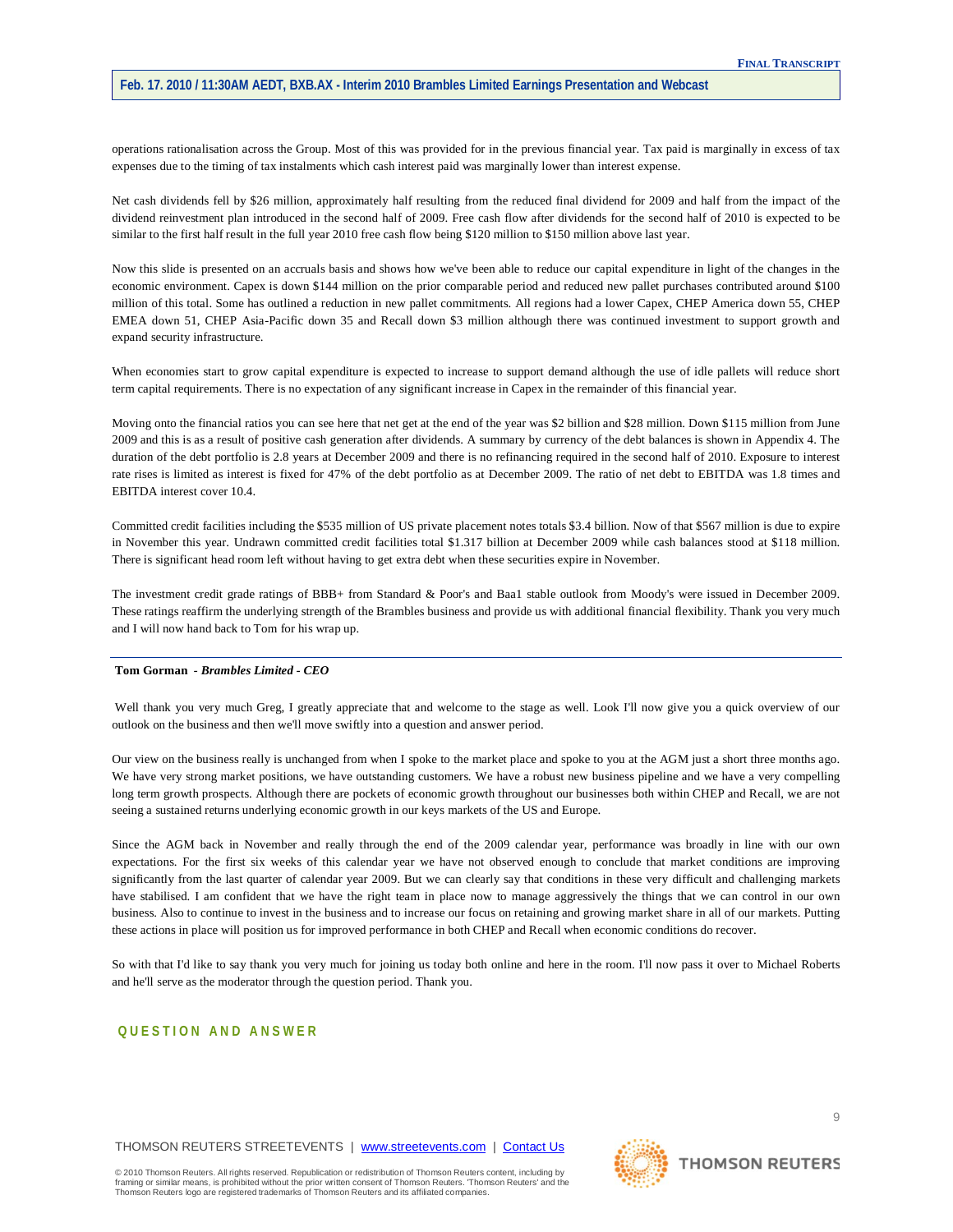#### **Michael Roberts** *- Brambles Limited - Vice President, Investor Relations and Corporate Affairs*

Just for the people in the room, if you wouldn't mind introducing your name and organisation. We'll start with questions in the room. I think Phil here - Phil Wensley in the middle.

# **Philip Wensley** *- Morgan Stanley - Analyst*

Thanks look a couple of questions from me. Philip Wensley from Morgan Stanley. First of all just on your outlook statement saying that the first six weeks of this half being no better than the December quarter kind of surprises me given we've seen a lot of economic data that's showing an improving economic condition and FMCG volumes starting to improve, consumer sentiment starting to improve in all geographies. Why do you think you're not seeing any more improvement in underlying volumes than that?

## **Tom Gorman** *- Brambles Limited - CEO*

Well look I think if you step back and look at the six weeks since the end of the last calendar year I think there have been a lot of things that have been happening in the market. Nobody likes to hear this but weather has been fairly challenging in our core markets in the US and in the UK. So we've had quite a disruption in terms of logistics flows and so forth through the first couple of weeks of this year. So that's one minor issue that doesn't repeat itself of course but that's been there.

Secondly we have seen growth with certain customers in certain months. So if you look at some of the volumes of our key FMCG players we would see months where we do get quite significant growth. So 4, 5, 6, 7% growth in any given month. When we get behind those numbers it's really driven by promotion. So when the promotion is in place we'll get a big movement in that product line. When the promotion is taken off we see a return to sort of much, much more subdued conditions.

Now if you compare the first quarter with the second quarter, so sort of the comps get easier for us as you can imagine as we move to a sort of pre GFC to post GFC. We are seeing an improvement from levels that you would have seen early on but nothing that we could really say is a sustainable indication of economic recovery.

I think for us to be able to stand in front of you and say we're really seeing a sustainable growth we have to see if repeatable across a broad segment of our customer base and we have to see it month in and month out and we just haven't seen it.

## **Philip Wensley** *- Morgan Stanley - Analyst*

Okay look secondly when you announced the CHEP USA review you said that you were going split the portfolio of the pallet pool into two and in this result it looks like we've seen no improvement in revenue from a price and mix perspective. That sort of surprises me. I know you didn't actually say you were going to get a lot of uplift from doing that, but it surprises me that it's actually been a negative contributor given you should be able to offer some certain percentage of your customers a better quality pallet. Why do you think there's been no improvement there?

#### **Tom Gorman** *- Brambles Limited - CEO*

Well look I think that everything that we said we would do with Better Everyday was done. The Better Everyday program is completely in line both from a financial stand point and from a physical stand point. So maybe it's just a matter of clarifying what the Better Everyday program is for you. First of all what we said is that we would get 100% of our US pallet portfolio to a US+ standard. So from the standard that we used to be at the first step up is to get to US+. As I've indicated to you as of now we're at 94% of that and that is well and truly on track to deliver against our commitment.

Secondly we said that we would have a second standard which is referred to as US Premium and in both cases we said that we did not assume in any of our modelling that we would get incremental pricing. Nor did we assume in our modelling any incremental growth from the improvement in the pallet quality standard. Now naturally one would expect that over time that presents an opportunity to us. But we were very clear that that was not included in any of our modelling.



**THOMSON REUTERS**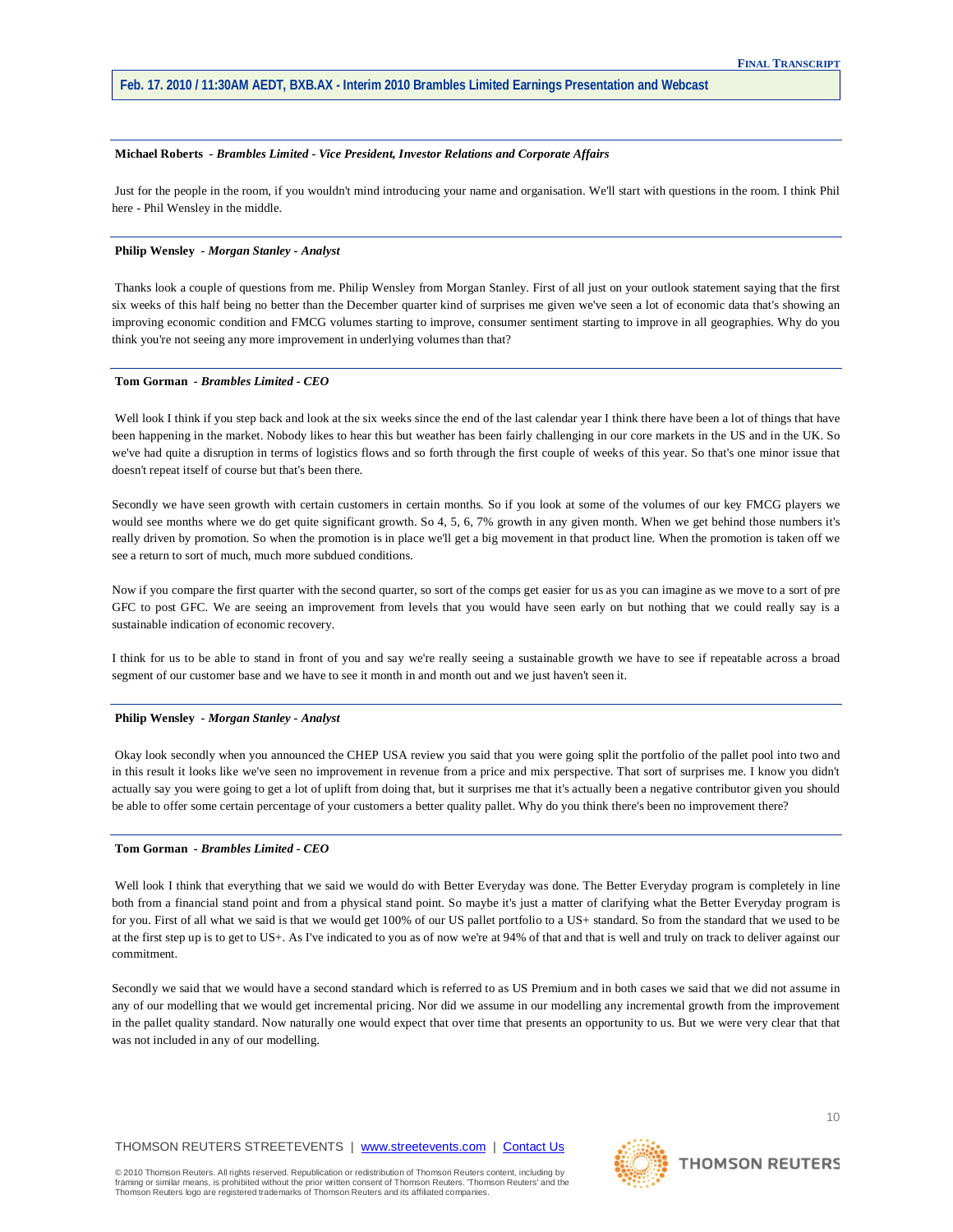I must say also that we're four months into the Better Everyday program. What we need to do is to prove to our customers that we are delivering a higher quality standard consistently and reliably and that's what we're doing. We also indicated to you back in October when Better Everyday was announced - Jim Ritchie and I were here doing a bit of a road show and we indicated to you at the time that broadly speaking we were going to hold prices flat. We were not going to have any general price increase for our customers.

What you're seeing in the US business in a negative in terms of mix and pricing, we have in some of the customers that we lost in the beginning of the year, in some cases those were higher value customers so that has a negative mix affect on us and additionally we have been aggressive to hang on to some of our customers. So we have taken those actions in the short term.

I still am confident in the pricing environment in the long term but we need to prove to our customers that we can repeatedly and reliably deliver them the quality that we know we can and we're well and truly on the way to do that.

## **Matthew Crowe** *- JP Morgan - Analyst*

Firstly on the customer losses. Since you spoke to us last have you had any customers coming back or do you think there's scope to go and get some of the customers you lost and win them back on the new products? Secondly, can I just ask what were the impacts of the losses in China and India on the result there? Because it's pretty hard to determine the performance of that business when you've got a very mature old business in the Australia one and that infant business. Can you just give us a bit more clarity there.

## **Tom Gorman** *- Brambles Limited - CEO*

Look I'll answer the first way and then I'll pass you to Greg on the financial question. So just in terms of net new wins and any significant losses and any recoveries I think is your question and I think you really focused on the US business. So we have one business back from our competitors, we have specifically one business back from iGPS. Now we are not, we, as you know, we do not generally share that information broadly because it is a confidential issue with our customers and unless they give us approval to make an announcement we do not. So we have had some success there.

But more importantly, since the announcement of the Better Everyday program, we have been growing our business. So even though in the US in the first six months we were in a net loss position, and just to clarify what that means, the way we look at wins and losses is we look at performance over a rolling 12 month period, so coming into this fiscal year the US team did experience some significant losses.

What I said at the AGM is that we were not in a position to recover that with enough new wins and that still holds in terms of us being in a net loss position versus new customer additions in the US business. But since the announcement of the Better Everyday program, we have been adding new customers at a pretty substantive clip, but not big enough to offset the losses that we came into the year with.

So that gives me a good deal of confidence and I believe our pipeline is strong in the US. But I also would just remind you that for me to sit here and say we will never lose another customer would be ridiculous. We are in a very competitive business globally. We have competitors in each one of our markets and my emphasis with our teams around the world is to focus on the customer. If we can deliver continued satisfaction in terms of quality and service experience, focus on the customer and the growth will come. Less focus on what our competitors are doing, some of whom make an awful lot of noise in the market place. Do not let that distract us; we will stay focused on satisfying the customer.

Now I will pass to my partner here.

# **Greg Hayes** *- Brambles Limited - CFO*

As far as the second question is concerned, we do not disclose the performance in India and China. We regard that as commercially sensitive at this stage while they are going through their growth phase.

#### **Michael Roberts** *- Brambles Limited - Vice President, Investor Relations and Corporate Affairs*

We will go to the phones. Simon Mitchell is first in line on the phone from UBS.

THOMSON REUTERS STREETEVENTS | [www.streetevents.com](http://www.streetevents.com/) | [Contact Us](http://www010.streetevents.com/contact.asp)

© 2010 Thomson Reuters. All rights reserved. Republication or redistribution of Thomson Reuters content, including by<br>framing or similar means, is prohibited without the prior written consent of Thomson Reuters. 'Thomson R Thomson Reuters logo are registered trademarks of Thomson Reuters and its affiliated companies.



**THOMSON REUTERS** 

11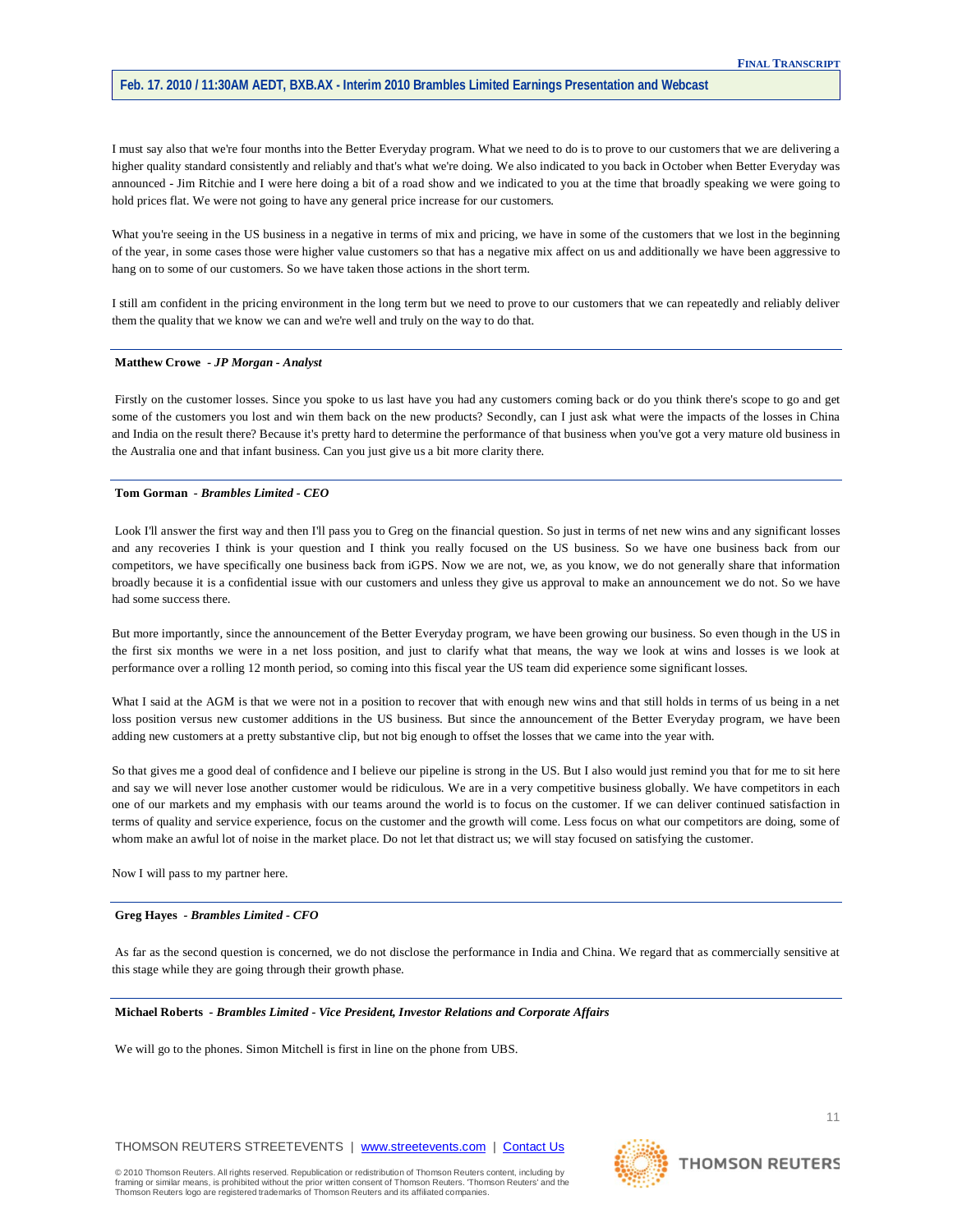# **Simon Mitchell** *- UBS - Analyst*

Hi, Tom, just a quick question on utilisation of the pools, obviously where the \$4 million excess pallets in the US. But can you give us some idea of the slack in the system that exists across the different regions in pool utilisation or velocity rates?

# **Tom Gorman** *- Brambles Limited - CEO*

Yes, look I mean the largest issue for us is the US and that is unchanged in terms of what we communicated back at the AGM time in November. The US is making great progress, as I alluded to, in terms of reducing new pallet commitment so we are very confident that we can put those pallets to work in FY11 and beyond, and that will be driven by new customer wins, organic growth as well as a non-requirement, if you will, to put new pallets to certain customers. That is why we are hanging on to those pallet and the costs are coming in line with what we indicated earlier.

The other key market is really that the excess pallet position is relatively small. I mean here in Australia, as I mentioned, we came into the year with a lower hire stock balance, so given the Australian model when the pallets are out in the market they are generating revenue but the destocking that hit us last year left us with a small percentage of excess pallets and that really drives more logistics' expense here in Australia, so it is just moving the pallets around as opposed to really paying for outside storage if you will.

Then the third market is really in Europe and we have two major pallet types there, the 1210 and the 1208. The 1208s we are still buying some 1208s to meet demand but that system is relatively well balanced and the 1210 issue really is just moving pallets from the UK back to the Continent and then they return back to the UK fully laden. So it is not a significant excess pallet we are just moving those pallets from market to market.

We do not cut our pallet purchases really down to zero on 1210s in Europe and that really is an issue about keeping the supply base up and running, but we are buying very, very few 1210 pallets at all at the moment. So the real issue is in the US.

# **Simon Mitchell** *- UBS - Analyst*

Okay and just a question on your sort of return and margin indications on the US review. I think you mentioned mid-20s to where you would see the business settling, giving your additional time in the role, are you still comfortable with those targets?

#### **Tom Gorman** *- Brambles Limited - CEO*

Yes, I think, from our point of view that is unchanged our position in the long term. We are really just jumping in to the Better Everyday program and a heck of a lot of work was done developing that program and now we are implementing it and this is really where the hard work begins. But I am really quite proud of what Jim Ritchie and the team have been doing.

What is important for me is that we deliver on what we are saying we are going to do and we are delivering the physicals and that physical delivery is in line with our expectations and it is in line with the financials that we have set up. Now there are swings and roundabouts in each one of the assumptions that we have made, as you would expect, but we continue to deliver against that and that is what we are going to focus on.

This is really a three year accelerated program, FY10, 11 and 12 and we are really just in the first couple of months of it. But thus far we are heading in the right direction. The other thing that gives me an enormous amount of comfort is the response that we are getting from our customers. The customer response has been extremely positive and now we just have to do this, as I said to one of the earlier questions, repeatedly and reliably and that is what is going to drive long term customer satisfaction.

## **Simon Mitchell** *- UBS - Analyst*

**Thanks** 

**Michael Roberts** *- Brambles Limited - Vice President, Investor Relations and Corporate Affairs* 

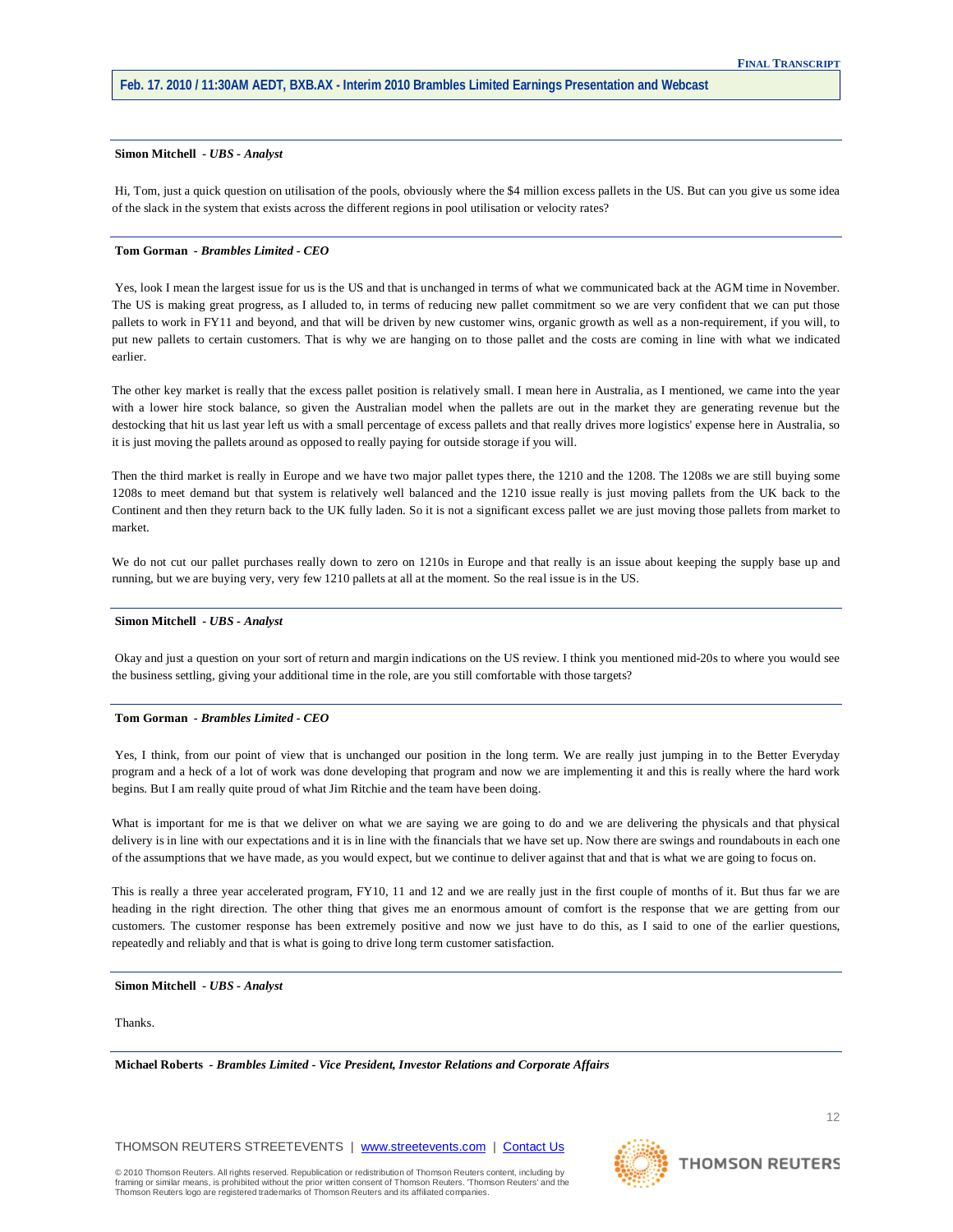We will stay with the phones, Andrew Gibson, from Goldman Sachs JB Were.

## **Andrew Gibson** *- Goldman Sachs JB Were - Analyst*

Hi guys, just a couple of questions. First of all just on the IPEP provision, could you just provide a little more clarity around that. So is my understanding correct in saying that the step up in that provision is just more about a catch-up on the back of the audit process? And if you could just clarify what the guidance was there - were you guiding towards a 50 million provision in the second half, and then carrying that through?

#### **Greg Hayes** *- Brambles Limited - CFO*

Just on the guidance - that's right, 50 million in the second half. In examining all the information that we have, including the control ratio, we are comfortable that we expect the IPEP provision to normalise at the historic average of around 100 million a year.

The first half position was the result of completed audits. Some of those have been delayed due to some of the economic conditions, and there is an impact of a reduced compensations in the US. Tom might want to comment on the economic condition.

#### **Tom Gorman** *- Brambles Limited - CEO*

Look, I think I probably repeat if I talk a little bit about the economic conditions in the US, but we are seeing some pockets of things that you could be, that you could see as positive moves, but you know, across the US we have a fairly good view of the future, because with some customers we have very high penetration, and again what we would need to see to stand in front of you and say we've seen a turnaround is we'd need to see month on month improvement there, and we just haven't seen it yet.

#### **Andrew Gibson** *- Goldman Sachs JB Were - Analyst*

Okay, and then just regarding new issues, they were down 5%, and you were saying the first half you're still holding to the guidance down 3% for the full year. Is that just more due to improving comps as you cycle through the year?

## **Tom Gorman** *- Brambles Limited - CEO*

Yeah, I think there's two issues there. Yeah, the 3% down in a full year, that's a pallet volume number that we shared with you, and that's in line with what we've seen, what I was seeing back at AGM time, so no change there.

And yeah, the comps do change, obviously second half to second half, in some ways the comps get easier, or more favourable. But it's also an impact as we talked about to some degree of the position that the USA business started the year with - with some customer losses that they've now been working hard to recover with new wins.

#### **Andrew Gibson** *- Goldman Sachs JB Were - Analyst*

The final question is - can you provide a bit of a feel as to what turns were across the geographics on a net basis?

## **Tom Gorman** *- Brambles Limited - CEO*

Net turns - sorry, I'm not sure I understand the question. I apologise.

## **Andrew Gibson** *- Goldman Sachs JB Were - Analyst*

Well we've got the gross pallet numbers for the various geographies, if we can just get a feel for what the turns were on a net basis.



**THOMSON REUTERS** 

13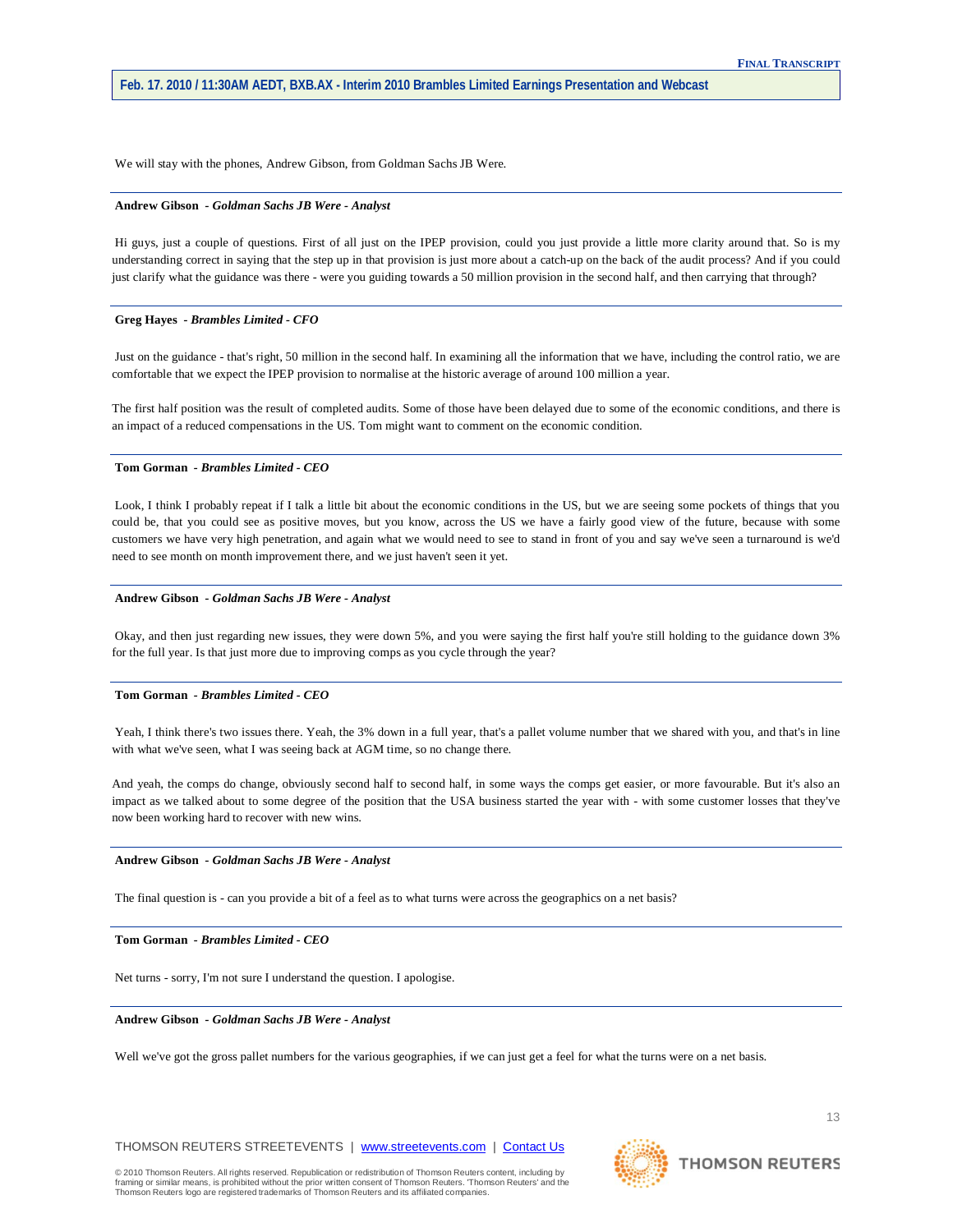## **Greg Hayes** *- Brambles Limited - CFO*

Andrew, we'll come back to you on that one.

#### **Andrew Gibson** *- Goldman Sachs JB Were - Analyst*

Okay, thanks.

#### **Greg Hayes** *- Brambles Limited - CFO*

We'll come back to the room now.

#### **Anthony Moulder** *- Credit Suisse - Analyst*

Anthony Moulder from Credit Suisse. Just back on that IPEP provision - what does that say about the accuracy or the read through from your control ratios which have been trading higher, but you have this increase in the IPEP coming through?

# **Greg Hayes** *- Brambles Limited - CFO*

Sorry, I didn't quite understand the question.

#### **Anthony Moulder** *- Credit Suisse - Analyst*

You've got a control ratio that's in excess of 99% that's been trading higher, and yet when you do an audit you've lost more pallets or you're providing for a greater degree of loss into that market in the US in particular. My question is, is that control ratio an accurate reflection of the control that you have at the [unclear], given these loss ratios continue to trend higher?

# **Greg Hayes** *- Brambles Limited - CFO*

The control ratio is not a perfect measure, because depending on where we are in the cycle, it - I mean we have some other measures that we use within the business to adjust for growth or for de-stocking to ensure that what we're looking at is the most accurate ratio.

In terms of the impact for this period, what I said was that we had audits and we had audit outcomes, and then we were seeking compensation outcomes against those audit outcomes. In the ordinary course we would have received additional compensations which would have reduced the IPEP expense for that period, but due to the commercial relationships that we had and some of the negotiations we had, those amounts turned out to be lower which meant that we didn't recover as much book value which means the IPEP provision went up for the period.

#### **Anthony Moulder** *- Credit Suisse - Analyst*

Some of which due to the competitive position in the US market?

#### **Tom Gorman** *- Brambles Limited - CEO*

Yeah, look, I think that when you look at pricing and mix, and you take the compensations, I think that it comes together that - we have built a big commitment here around Better Everyday and we're going to work aggressively to hang onto our customer base and to grow our customer base in the US. So whether it's compensations or pricing, quite a bit of this falls into the commercial negotiation arena, and we're working very hard to make sure we have a strong base from which we can grow in the US business.

# **Anthony Moulder** *- Credit Suisse - Analyst*

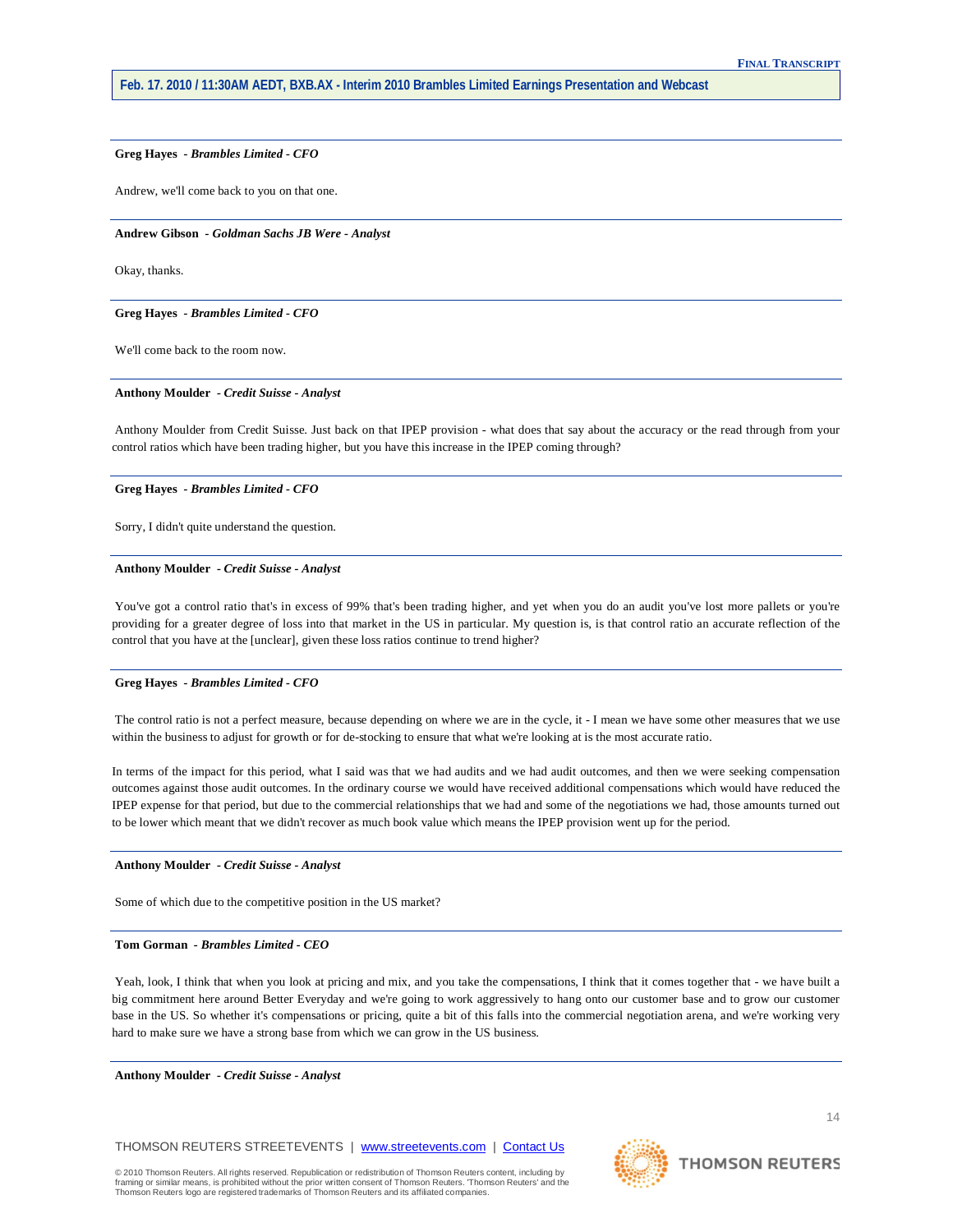Just another question on different geography - CHEP China, qualify the losses that that business continues to make, but Tom are you still confident that it is the growth opportunity that your predecessor identified as far as the five year performance of that business?

# **Tom Gorman** *- Brambles Limited - CEO*

Oh I do, yeah. I remain pretty bullish on China. I think there's a couple of pieces to share with you here. I mean, the model that we use in China is, you know, it's a CHEP model but with a China flavour I would say, because it's not a highly developed modern distribution market yet. But that doesn't mean that there aren't opportunities to grow profitably there.

We are growing in the FMCG space. We're definitely growing in automotive. We have different pallet offerings. We have different service offerings. It's already quite a sophisticated business and quite a diverse business for us.

Growth will accelerate, you know, exponentially as China moves into a more modern distribution space, but look that could take some number of years. I think the reason that we're bullish on it is because we believe that there's a first mover advantage and we want to take advantage of that, so being up there is very important to us.

And the other thing that we've done is we build our team - in China it is a Chinese team, so we have not in quotes, burdened that organisation with a significant amount of expatriate costs. We're really building our core skills now. We've only been up there a couple of years and the business is growing nicely, and we're building capability in that country that we can use as a strong base to expand from.

So, to me, all the lights are green at the moment. The pace of the growth is really what you're interested in, and obviously that's what we're interested in, but we're going to do it at a managed pace with a mindset of taking advantage of our first mover opportunity.

#### **Russell Shaw** *- Macquarie Research Equities - Analyst*

Russell Shaw from Macquarie. Just two questions guys. First one on - in terms of your premium or Better Everyday product, you've spoken about 94% of all issues being at the US plus standard. What percentage of your - can you give us more colour on your customer base which is now a net premium standard.

## **Tom Gorman** *- Brambles Limited - CEO*

You know the premium is still relatively low. It's less than 5% in terms of those customers that are looking for US premium. But Russell I would say less important than what the percentage is, is that we're meeting 100% of the requirement. So customers that want it we're able to deliver to, but at the moment it's relatively low. And we'll be learning a lot more about that as the months unfold on Better Everyday.

The first step for us was to get up to 100% of US plus, and that has had a very very strong positive customer response.

#### **Russell Shaw** *- Macquarie Research Equities - Analyst*

Okay. You're still quite confident that that sort of 73/27 split is the right split?

## **Tom Gorman** *- Brambles Limited - CEO*

Well we haven't changed our view yet, but as I said, as the months unfold here we're going to learn a lot more about customer demand, because when we did this work we were coming off of a - you know, we didn't have a US plus to come off of in terms of a comparative. Now our customers are seeing what we're capable of delivering at US plus, and it's having a positive impact in the marketplace, but we'll continue to focus on that.

**Russell Shaw** *- Macquarie Research Equities - Analyst* 

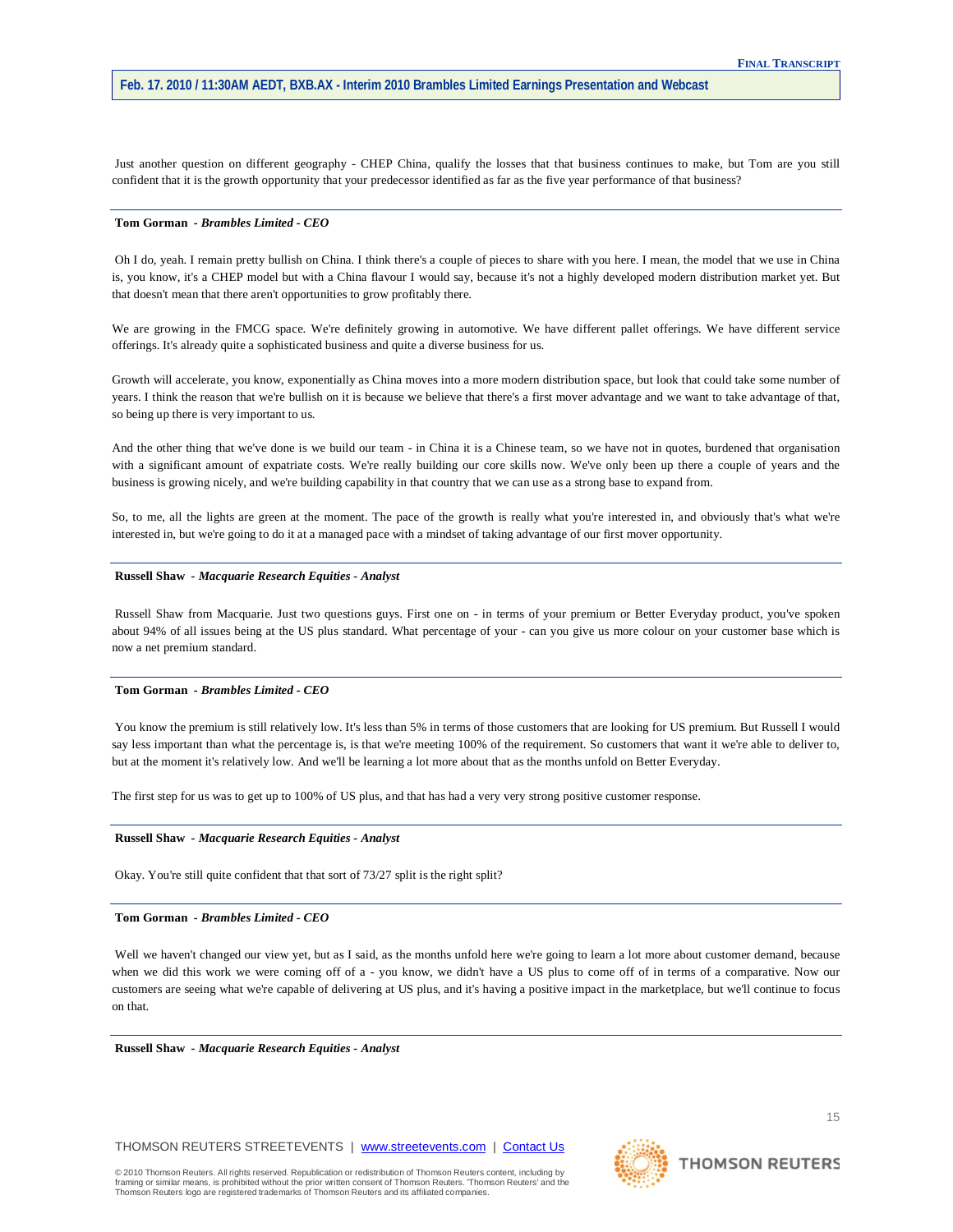Then my second question is just on - going back to pricing - you said pricing in Europe was pretty flat year on year - is that more a function of economic activity or ongoing competition and retaining your customer base?

#### **Tom Gorman** *- Brambles Limited - CEO*

It's really both, but in the European market I think, as many of you would be aware, we have an indexing system in the US and it's really several components. It's a labour cost component. It's a timber component, and it has a petrol or a diesel component, and those are relatively benign. So there has been no pricing. It's primarily driven by the indexing.

As I indicated back at the AGM, across Brambles we've seen pricing to be relatively flat, and we're still seeing that. You know, somewhat down in the US offset by a little bit of pricing in other markets, but generally pricing is slack, and we don't see a changing our view on that any time soon.

# **Greg Hayes** *- Brambles Limited - CFO*

Tom, there's a question online, in fact on the net, from a private investor - do you consider the Recall business a long-term part of Brambles? An old favourite.

## **Tom Gorman** *- Brambles Limited - CEO*

It's the only question I haven't had. Look, again we've spent a fair bit of time with Recall in the first 100 days. I think I'm about at my hundredth day anniversary, and obviously Greg's a little bit shorter than that - but we have spent - I have spent personally times in Atlanta with Elton Potts and his leadership team, and look, we like what we see in the Recall business to be blunt. They're making good progress. You could see it in their numbers today. They have a strong pipeline for growth opportunities, and like any business they have both challenges and opportunities, and at the moment we're really stuck into those opportunities with the Recall team. So we don't have anything, change in opinion in terms of Recall being part of Brambles.

#### **Greg Hayes** *- Brambles Limited - CFO*

We'll go to the phones - Cameron McDonald from Deutsche Bank.

## **Cameron McDonald** *- Deutsche Bank - Analyst*

Yeah thanks guys. Just following up on the pricing mix in the US, assumingly you've - as you have said Tom, you have gone after those contracts reasonably aggressively. How long are those contracts being signed for so that we can expect to see that lower pricing coming through for?

#### **Tom Gorman** *- Brambles Limited - CEO*

Yeah, I wouldn't draw any conclusion on the length of the pricing. I think that the opportunity for the US is going to be around how do we look at pricing opportunities in the future relative to the improvement that we're delivering in overall satisfaction with the customers. So, I don't think Cameron that you'd really want to draw any sort of conclusion in terms of a long-term trend in pricing.

#### **Cameron McDonald** *- Deutsche Bank - Analyst*

Okay, and you've mentioned that the comps sort of get easier, and you've also said that the worst part of the current period was actually the first three months relative to the second three months. Can you give us an idea of what that split was like within the first half?

**Tom Gorman** *- Brambles Limited - CEO* 

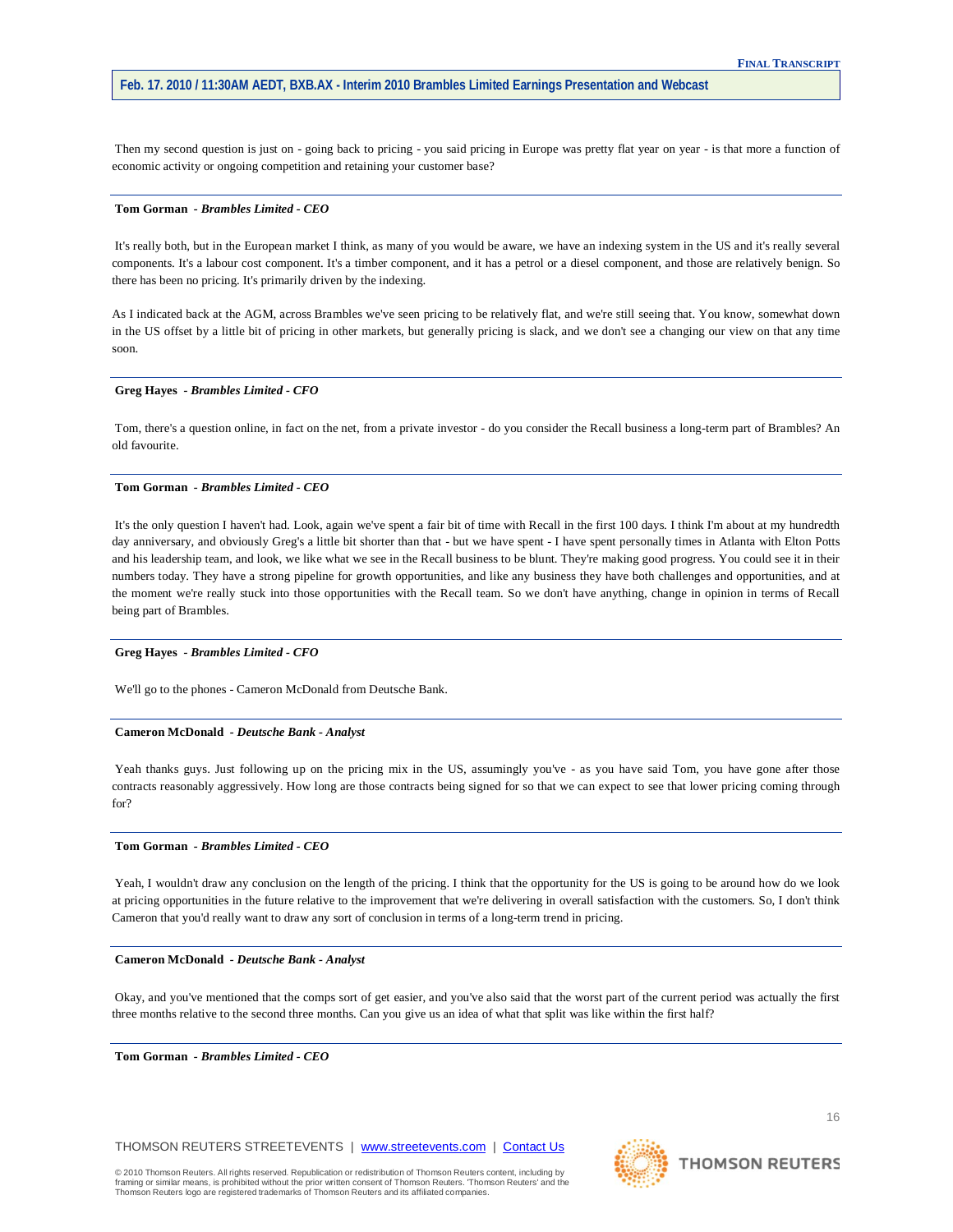Yeah, I mean, look, it's not our practice Cameron as you know to give sort of quarterly detail, but I think everybody would be aware that because the comp was a pre-GFC to post-GFC for the first three months, I mean it's a very very difficult comp. That's not unique to us. I mean any FMCG player, any business for that matter had the same challenges. And look, things did improve in the second three months of the first half for us, but really we're at a level where we're not seeing significant growth as I said earlier, beyond that now. So we're in sort of a post-GFC environment that we're not seeing strong growth coming out of.

## **Cameron McDonald** *- Deutsche Bank - Analyst*

So effectively you're saying from here on in you're expecting zero percent?

#### **Tom Gorman** *- Brambles Limited - CEO*

Yeah, I mean, look, broadly when one looks into the future, you know, the outlook is generally pretty flat, and I think you can see that in terms of most of our markets, and then the clear indication that we have given is with the US - the outlook there is negative 3%.

#### **Cameron McDonald** *- Deutsche Bank - Analyst*

Okay. Thanks.

#### **Phil Campbell** *- Citigroup - Analyst*

Phil Campbell from Citi. I suppose when you strip out some of the US quality costs and stuff like that, a lot of the cyclicality comes about from the automotive business and also from the SDS business within Recall. I was just wondering if you could help us think about maybe the recovery in both of those components. I suppose the big question is does automotive get back to where it was or does it recover off a lower base but it's obviously down to more normalised levels? So just interested in the timing and the extent of the recovery of both those areas.

#### **Tom Gorman** *- Brambles Limited - CEO*

Well let me talk about automotive first and then come back to SDS. But look, on automotive, it's a very difficult one to call because a lot of the automotive volatility in consumer demand that we've seen really over the last 12 months has had to do with so many government incentive programs that were in place. I mean there have been scrappage programs or cash for clunker programs, whatever you'd like to call them. You've seen them around the world. So I don't think you're seeing really clear or consistent underlying consumer demand. What you're seeing is government incentivised demand.

So I do think that that has had an effect on the marketplace. And I think now what we're really seeing is we believe we've found a base and a bottom in the automotive space. It really is a question of how is that automotive demand going to return over time. And that to me is in line with the broader question of where do we see general consumer demand coming. And we don't really see any uptake there and we're surely not seeing it in automotive. Except, having said that, for the emerging markets, particularly in China. If you look at Chinese automotive growth they are now, they passed last year, they are now the largest automotive manufacturer in the world. I think it was 13.8 million units that they produced last year. So they exceed the US, Western Europe, they are the largest producer.

So that growth we continue to see as robust. But I will say that even though automotive is clearly more cyclical at the moment, we still like the automotive business and we like it because it's a good business for us and we think we deliver real value for our customers in that space. And the automotive industry understands outsourcing quite well and they focus on what's core for them. I think we can add a lot of value and we're clearly doing that around the world. Although we are dealing with a down market.

Relative to SDS, I mean look, there are two things there roughly split 50/50. One is the economic activity, so I'll just say that that comes back to the broader discussion of an uptake in economic activity. But the other half has to do with paper prices. And as we did indicate we are seeing some strengthening in paper prices, particularly in the US. Now if that's an early indicator of a return to economic growth then sobeit. But, nevertheless, we are seeing some strengthening in paper prices in the US and that gives us some level of optimism for that business going forward.

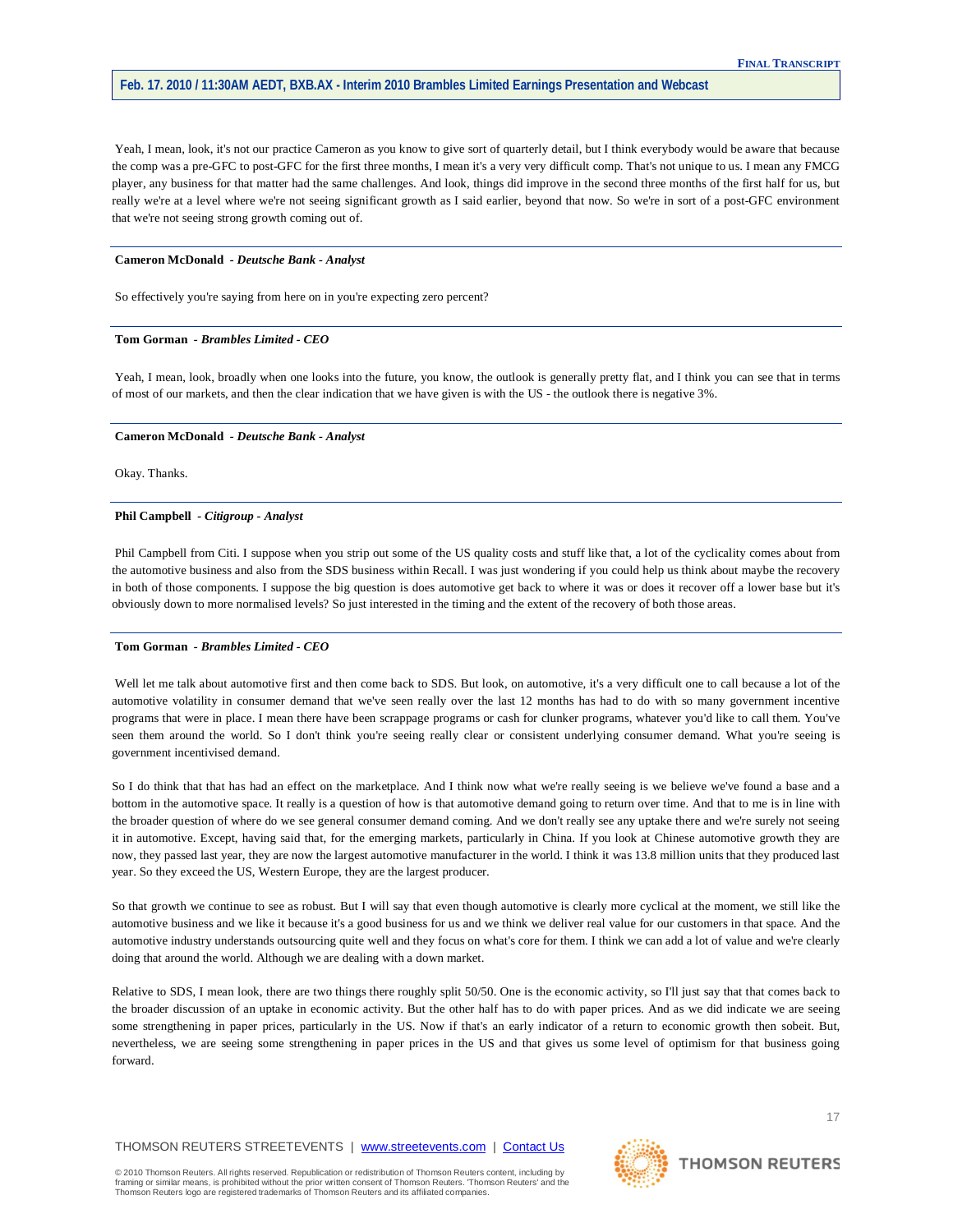## **Greg Hayes** *- Brambles Limited - CFO*

And just to note there we've included an index on US paper prices just to give you an indication.

## **Michael Roberts** *- Brambles Limited - Vice President, Investor Relations and Corporate Affairs*

Thank you. Back to the phones. There's another question up here in the room David if you'd take the microphone to Phil. David Rosenbloom on the line from Wallara.

#### **David Rosenbloom** *- Wallara Asset Management - Analyst*

Yeah just a quick one if I could. Just on the Better Everyday, I'm testing my memory here, but I guess you've done \$28 million in the first half, \$52 million in the second. Is that an acceleration and could you like outline if the quantum has changed in the spend in the timing of it going forward past fiscal term?

#### **Greg Hayes** *- Brambles Limited - CFO*

That's no change. The program was outlined to be \$50 million ongoing expenditure. And then an accelerated component of \$110 million which was split \$30 million in the first year, being our financial year 2010 and then \$50 million in 2011, \$30 million in 2012. So the total expenditure to 31 December was \$28 million. \$52 million will take that to \$80 million which equates to the \$50 million plus the \$30 million accelerated. So that's in line with what was disclosed back in October.

## **David Rosenbloom** *- Wallara Asset Management - Analyst*

Okay so we're calling that \$50 million already the ongoing expenditure that's--

#### **Greg Hayes** *- Brambles Limited - CFO*

That's right.

## **David Rosenbloom** *- Wallara Asset Management - Analyst*

Great, thank you.

## **Michael Roberts** *- Brambles Limited - Vice President, Investor Relations and Corporate Affairs*

Thanks David. Brendan Wong from Ausbil on the phone line.

**Brendan Wong** *- Ausbil - Analyst* 

Hi Tom. Can you please talk about what sort of competitive activity you're seeing from the red pallets in Australia and Asia?

**Tom Gorman** *- Brambles Limited - CEO* 

You're referring to Loscam there?

**Brendan Wong** *- Ausbil - Analyst* 

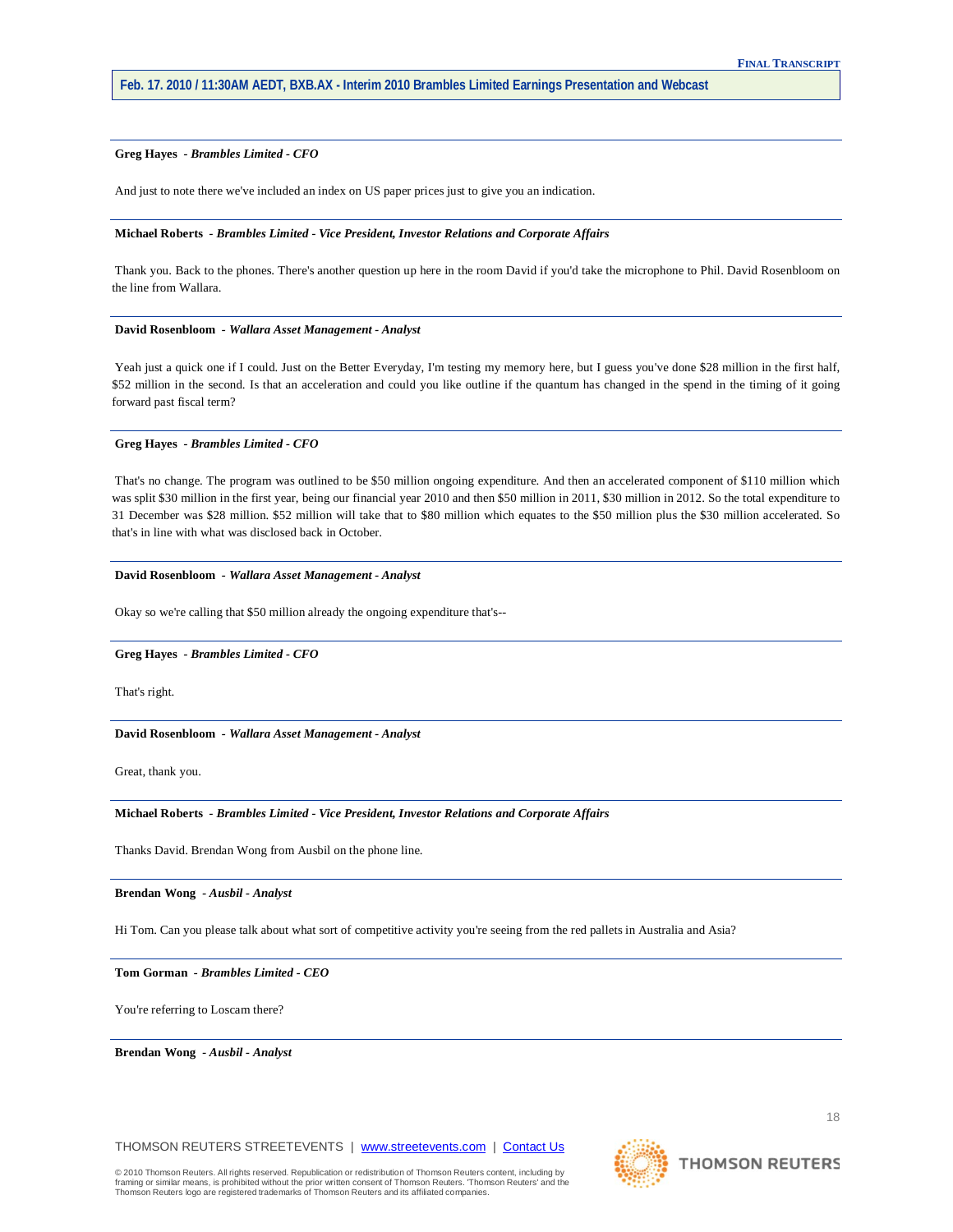Yes.

#### **Tom Gorman** *- Brambles Limited - CEO*

Now look Loscam is a competitor of ours here in Australia. Their market position has been relatively stable over the past number of years. There has not been a big shift in terms of competitive activity or competitive balance I would say in the Australian market. They have a somewhat stronger positioning than us in certain south-east Asian markets, but nothing really to comment on in terms of big shifts in competitive positioning of Loscam vis-a-vis CHEP in the Asia Pacific market.

#### **Brendan Wong** *- Ausbil - Analyst*

And have you got any comments on pricing you're seeing in Australia and Asia?

# **Tom Gorman** *- Brambles Limited - CEO*

No, none whatsoever really. I mean I think this might be a question that's leading for the other side than for me. But nevertheless, no, nothing to comment on there other than the broader comments that we've made that the bigger issue for us on pricing, as we've identified with the US market.

**Brendan Wong** *- Ausbil - Analyst* 

Okay, thank you.

#### **Michael Roberts** *- Brambles Limited - Vice President, Investor Relations and Corporate Affairs*

Paul Ryan from Evans and Partners on the phone.

## **Paul Ryan** *- Evans and Partners - Analyst*

Afternoon gents. Just wondering if you could give us any colour on UK and Spain. I think 18 months ago it was something like 50% of EMEA revenue for CHEP. Are pallet issue volume stabilising there yet? I think Tom a few months ago post the AGM you were at pains to suggest how difficult Spain was. Is that still a headwind for you over the course of this calendar year?

# **Tom Gorman** *- Brambles Limited - CEO*

Oh well, I mean nothing's really a headache but, look, I think that Spain remains a serious challenge within the European context. And it has serious economic challenges that obviously affect the CHEP business but affect Spain in the long run and impact every other business operating there.

We haven't really seen anything that changes our view. I mean unemployment in Spain is running at a very high level. As I talked about back at the AGM time, Spain was really built on construction and real estate development that has really, that bubble has burst post GFC. And that continues to be a challenging environment for us. But it is a very big footprint for us and it's an important market for us and it's a profitable market for us. We're going to continue to try to grow our business there, both through winning new customers and expanding our base. We're in both the pallet and the RPC business in Spain. So the issue for us just that the organic environment is quite depressed.

The UK is different. I wouldn't put the UK in the same basket as where Spain is. The UK business, we're adding new customers in the UK. We talked about this before, but we're looking at new verticals in the UK. That is our strongest market in Europe. It's one of the places we've been the longest. We have a very strong market position there. But our driver there really is, how do we grow into new verticals and new offerings. And the team is really pushing to a lot of new areas in the UK. So we remain bullish on it.

I'm bullish on Spain. I just think that, in the near term, the economic conditions are going to continue to be quite challenging.

## THOMSON REUTERS STREETEVENTS | [www.streetevents.com](http://www.streetevents.com/) | [Contact Us](http://www010.streetevents.com/contact.asp)

© 2010 Thomson Reuters. All rights reserved. Republication or redistribution of Thomson Reuters content, including by<br>framing or similar means, is prohibited without the prior written consent of Thomson Reuters. 'Thomson R Thomson Reuters logo are registered trademarks of Thomson Reuters and its affiliated companies.

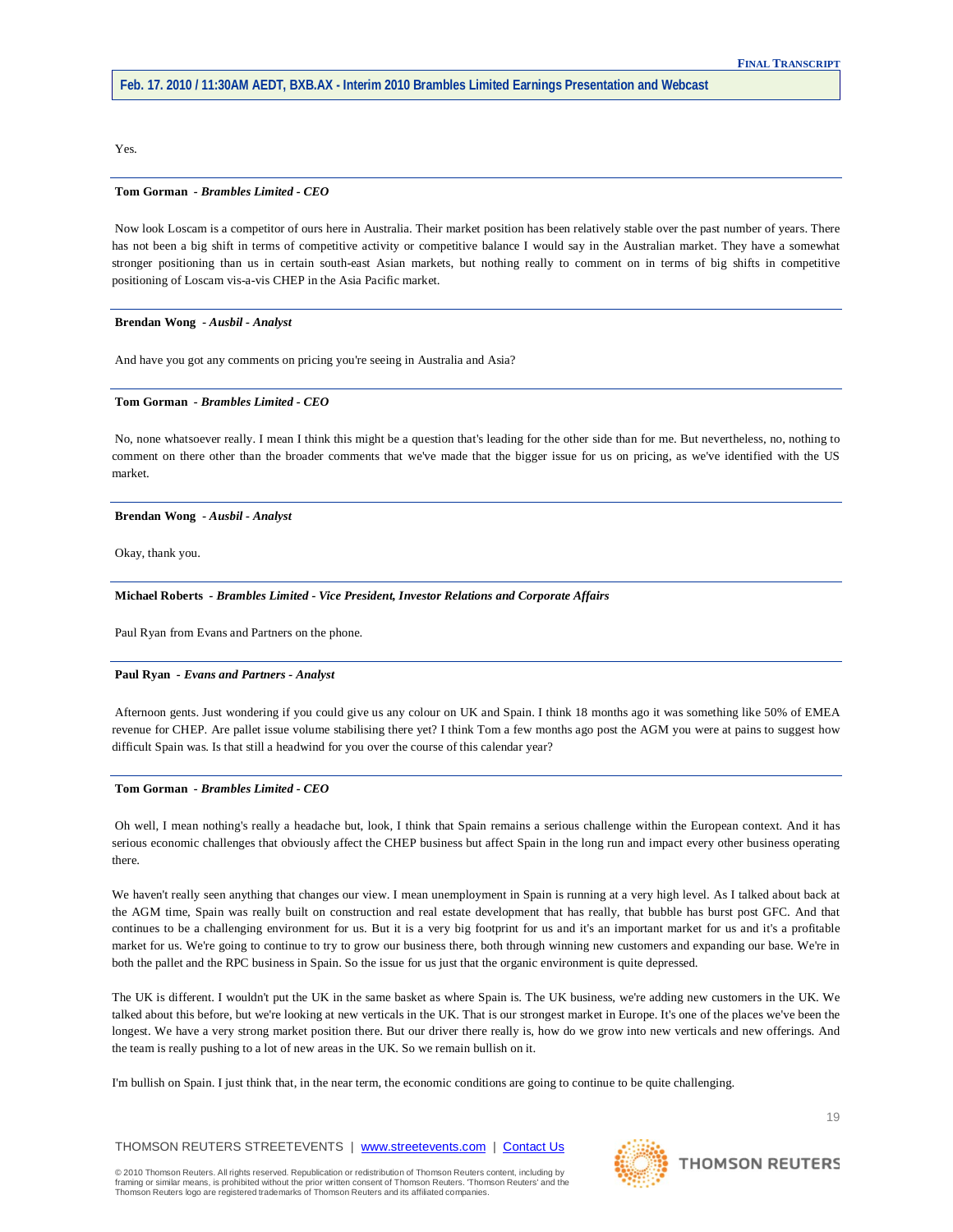# **Paul Ryan** *- Evans and Partners - Analyst*

Thanks.

## **Michael Roberts** *- Brambles Limited - Vice President, Investor Relations and Corporate Affairs*

Thanks Paul. And we're probably in the home stretch. Back to Phil.

## **Phil Campbell** *- Citigroup - Analyst*

Just given the plant cost ratio's increased a percent in the EMEA geography and there's no disclosure on APAC, can you talk about pallet quality issues outside the US?

#### **Tom Gorman** *- Brambles Limited - CEO*

Yeah, well maybe I'll do that and just comparing it to the US. I mean, to be clear, the US pallet quality issue is really about bringing the US pallet quality up to a higher standard. So it's not about buying different pallets it's just the repair processes bringing it up to a higher standard. And as we articulated, when the Better Everyday program was launched, that is not the issue that we have elsewhere around the CHEP world.

We have a standard that meets customer requirements in all the other markets. So when we deliver to that standard we will satisfy the customer. But I also said at the time that we always make quality investments in all of our operations around the world. And we're doing that in EMEA as I said we would. And what we do there is really to consistently deliver to the standard. The US really has to make a fundamental step change improvement in the standard, which they now have done with US Plus and US Premium. For Europe, it's just about consistently delivering to the standard that already exists. And the focus in EMEA and all the other markets, when you're investing in quality improvement, you work hard to fund it through efficiencies. And those efficiencies come in plant operating efficiencies, they come in your logistics efficiencies and all of your cost factors. And that's where the EMEA team is still focused on.

What we have identified in the first half is that we have invested more in quality, in Europe in particular, to continually meet customer demands. But there's no change in the standard. The team there is very much focused on delivering efficiencies to offset that.

#### **Michael Roberts** *- Brambles Limited - Vice President, Investor Relations and Corporate Affairs*

Okay, sorry Phil, just one--

## **Phil Campbell** *- Citigroup - Analyst*

Just one more quick one as well. Just on the irrecoverable pallet pool provision expense. So you're guiding that to go back down another \$10 million from \$110 million to \$100 million. What's the driver of the fall back by \$10 million?

## **Greg Hayes** *- Brambles Limited - CFO*

It's the same issue. What's occurred in the first half is symptomatic of the recoveries through compensation. And that has a negative impact on the IPEP expense in the period. Because if we don't get as much in the way of compensation then that net book value of those pallets rolls through the IPEP expense.

Now what we're saying is that we're expecting the compensations to be like some of the other negotiation issues at the moment to be related to the period rather than to be permanent.

**Michael Roberts** *- Brambles Limited - Vice President, Investor Relations and Corporate Affairs*